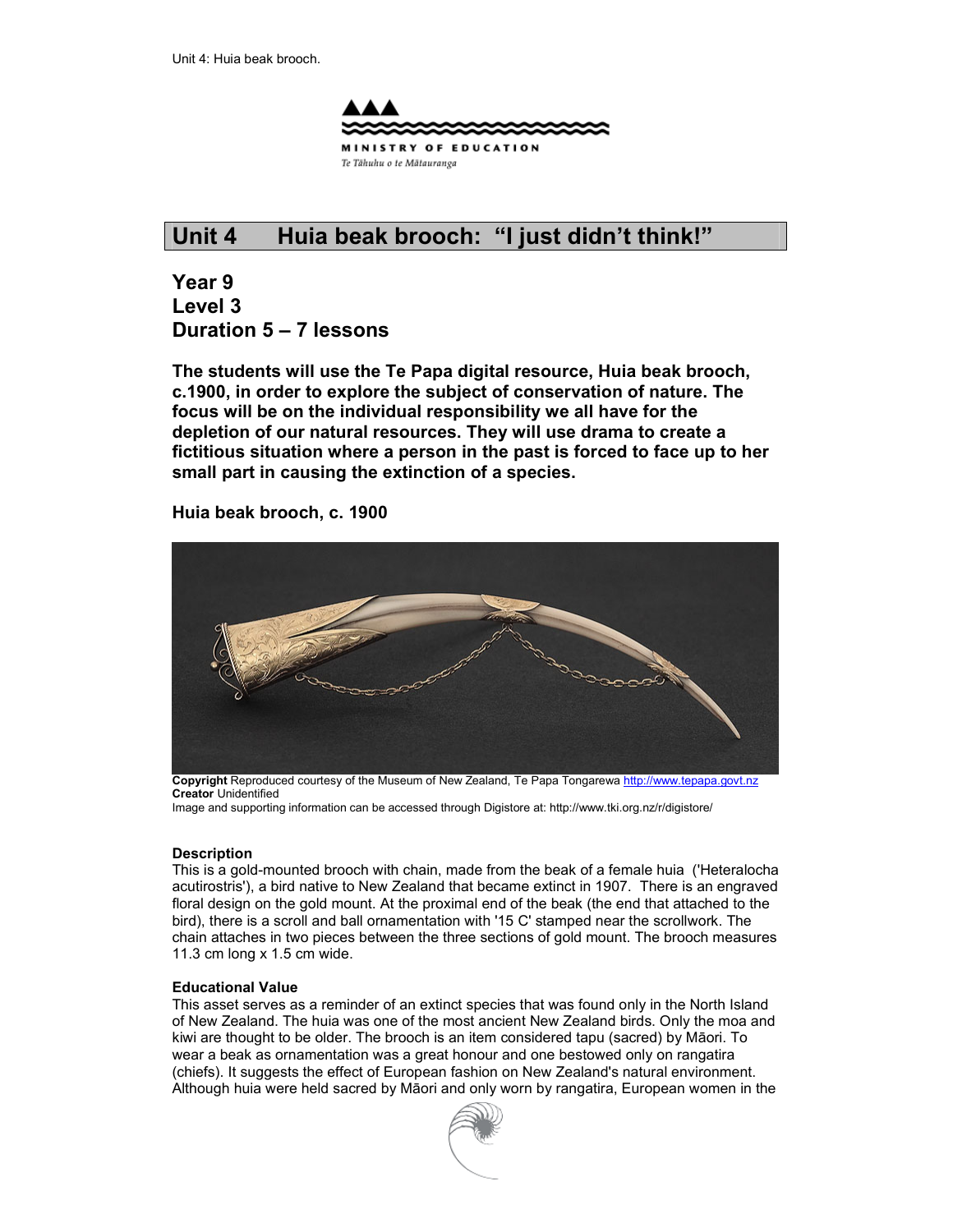late 19th century wore the feathers and beaks, such as this brooch, as fashionable costume jewellery. this fashion created a strong demand for the birds, leading to a steep decline in bird numbers and their eventual extinction in 1907. The brooch is a decorated example of the huia's most remarkable feature. This beak must have belonged to a female huia, as the male has a markedly different beak style (short and stout as opposed to long, slender and curved). No other bird is known to have such a marked distinction in beaks within its own species.

#### **Values**

**Ecological sustainability:** The students will explore the way in which responsibility for ecological sustainability ultimately devolves to the responsibility of each and every individual. They will examine how conservation has always been an issue in history.

**Inquiry and Curiosity:** The students will explore motivations for the actions of others and how we might be more sensitive to what is happening around us.

#### **Key Competencies**

**Thinking:** The students will create through drama a possible scenario, grounded in data from New Zealand's past, involving one individual's realisation of personal responsibility for the environment. They will explore the analogies of this with the present and future situations.

**Using language, symbols, and texts:** The students will practise creatively inferring information from documents to create a possible cohesive explanation. They will also improve their skills in creating and reading tableaux as well as their reporting skills by writing in role.

**Managing self:** The students will learn how to manage themselves and set high standards in devising and refining dramas in group situations. They will need to develop strategies for solving problems and the skill of knowing when to lead and when to follow.

**Relating to others:** The students will interact with others in developing and performing a variety of fictional roles. They will work extensively in ensemble situations to create drama.

**Participating and contributing:** The students will participate in a number of role plays where the success of the activity depends on the quality of their contribution. They will also participate in a range of group-based drama activities.

#### **Cross Curriculum Links**

Social Studies, Visual Arts, English, Education for Sustainability

**Achievement Objectives: Level 3** 

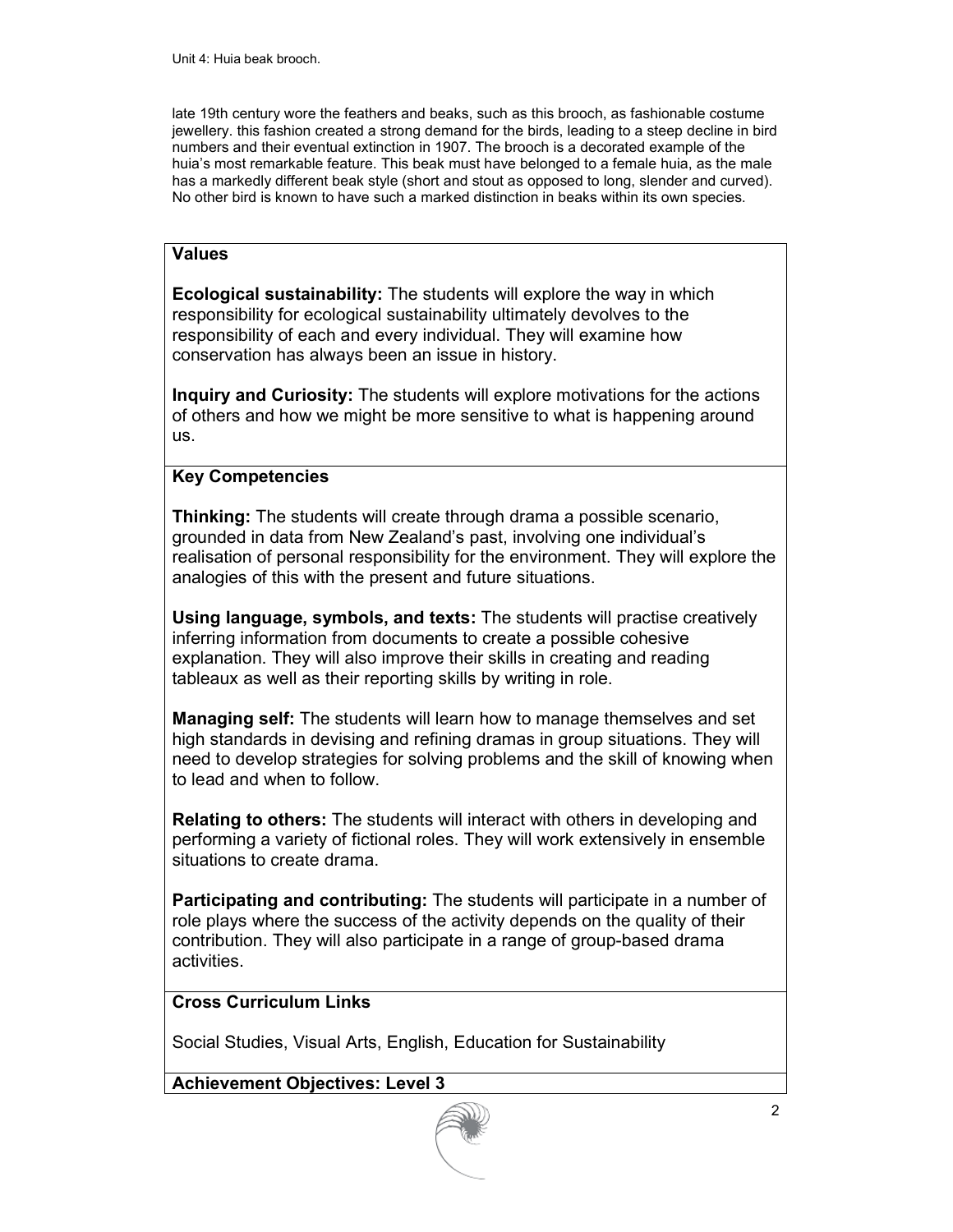#### The student will:

#### **Developing Practical Knowledge (PK)**

Use techniques and relevant technologies to explore drama elements and conventions.

#### **Developing Ideas (DI)**

Initiate and develop ideas with others to create drama.

#### **Communicating and Interpreting (CI)**

Present and respond to drama, identifying ways in which elements, techniques, conventions, and technologies combine to create meaning in their own and others' work.

#### **Specific Learning Outcomes**

- Use techniques to explore how conventions can develop the elements of drama.
- Devise and perform drama within specific limitations, using prescribed conventions.
- Maintain a role and write a summary of the in-role discussion.
- Contribute ideas to a shared role.
- Provide relevant feedback to other students' work identifying ways in which elements, techniques and conventions create meaning.
- Participate appropriately in the planning and development process of a scripted drama.

#### **Resources**

1 copy of Resource A (Products and Sources Cards) on card and laminated if possible.

1 copy of Resource B (Letter to Curator from Richard Sunderland).

1 copy of Resource C (Photograph sent by Richard Sunderland – Te Papa "Huia beak brooch") Available from Digistore: http://www.tki.org.nz/r/digistore/ 1 copy of Resource D (Hilda's First Diary Entry) preferably hand written and torn out of a book. There need to be also 7 to 10 photocopies of the resource for students to examine in small groups.

1 copy of Resource E (Hilda's Second Diary Entry) preferably hand written and torn out of a book. There need to be also 7 to 10 photocopies of the resource for students to examine in small groups.

1 copy of Resource F (Invoice for Brooch) preferably made to look aged. There need to be also 7 to 10 photocopies of the resource for students to examine in small groups.

1 copy of Resource G (George Sunderland's Letter) preferably hand written. There need to be also 7 to 10 photocopies of the resource for students to examine in small groups.

1 copy of Resource H (Chair arrangement for shared role) for teacher information.

1 copy of Resource I (Historical Facts) on card and laminated if possible. A copy of Resource J (Extract from **Survivor** by David Hill) for each member

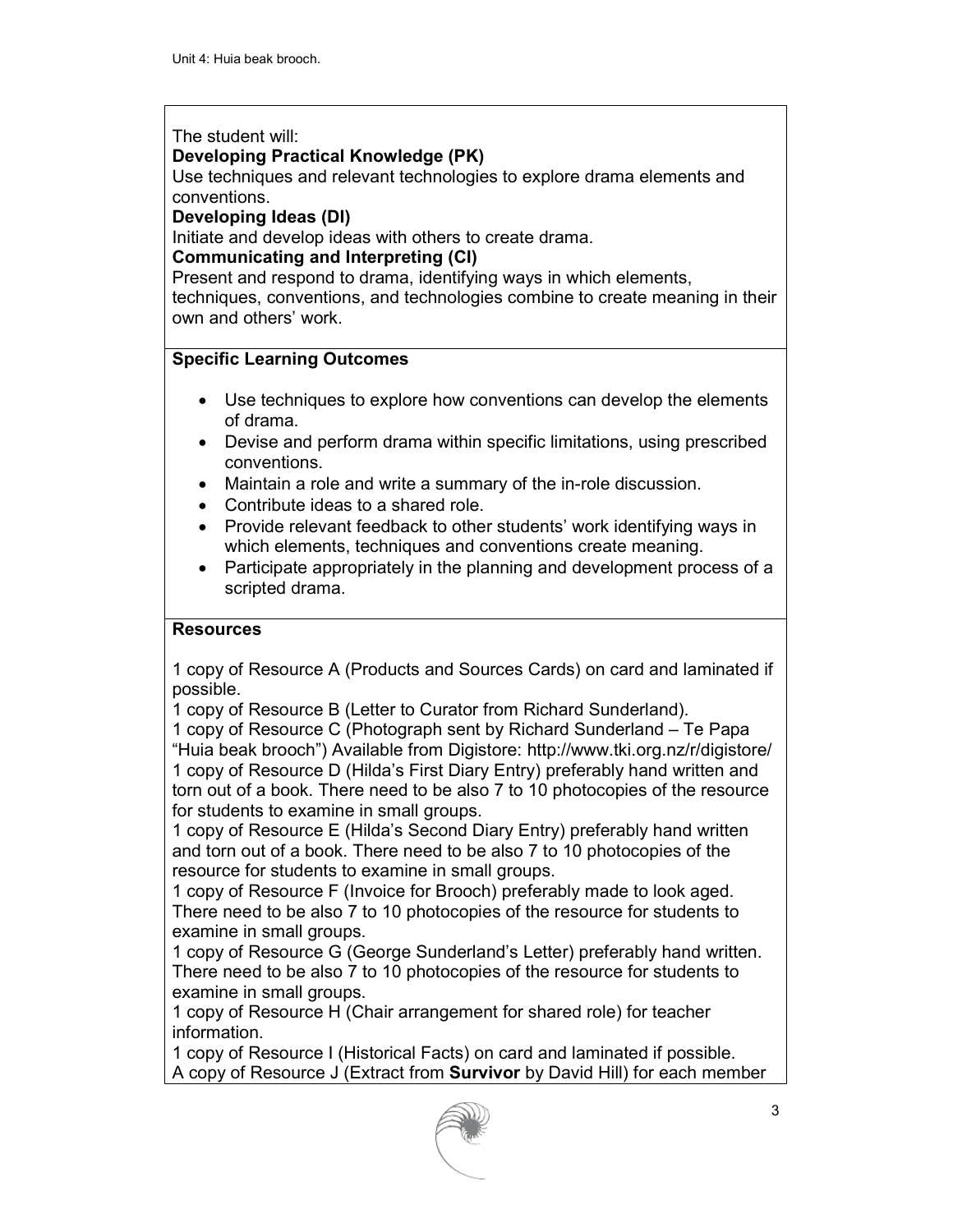#### of the class.

#### **Key Words**

**hot seating:** a process convention in which class members question or interview someone who is in role to bring out additional information, ideas, and attitudes about the role.

**mantle of the expert:** a process convention in which the participants become characters endowed with specialist knowledge relevant to the situation of the drama. The situation is usually task-oriented so that expert knowledge or understanding are required to perform the task.

**reflection circle:** a process convention in which students stand in a circle and, one at a time, contribute a sentence reflecting on the drama work.

**shared role:** a process convention where a group of students all contribute to the one role which can be represented by a vacant chair. In some instances one of the students may speak for the role but take advice from the others about what to say.

**tableau (freeze frame):** a convention used in performance and process drama in which a person or the members of a group use their bodies to make an image capturing an idea, theme, or moment in time.

**thought tapping:** a process convention in which the action freezes and a leader moves among the participants, tapping individual's shoulders to activate the speaking aloud of the thoughts of that role.

**time press:** a simple strategy for creating tension where the TIR puts some sort of time limitation on the role play from within the action. An example would be having to leave to catch a plane at a specific time.

**TIR(teacher in role):** a process convention and teaching strategy where the teacher manages a class from within a drama by taking a role to deepen and extend students' inquiry and learning.

**writing in role:** a convention that involves writing as the character, using the character's voice to express thoughts and/or feelings about a situation.

| <b>The Big Question</b><br>• How much are we all personally responsible for conservation on our<br>planet? |                       |
|------------------------------------------------------------------------------------------------------------|-----------------------|
| <b>Learning Experiences</b>                                                                                | <b>Teaching Notes</b> |
| <b>Introduction</b>                                                                                        |                       |
|                                                                                                            |                       |

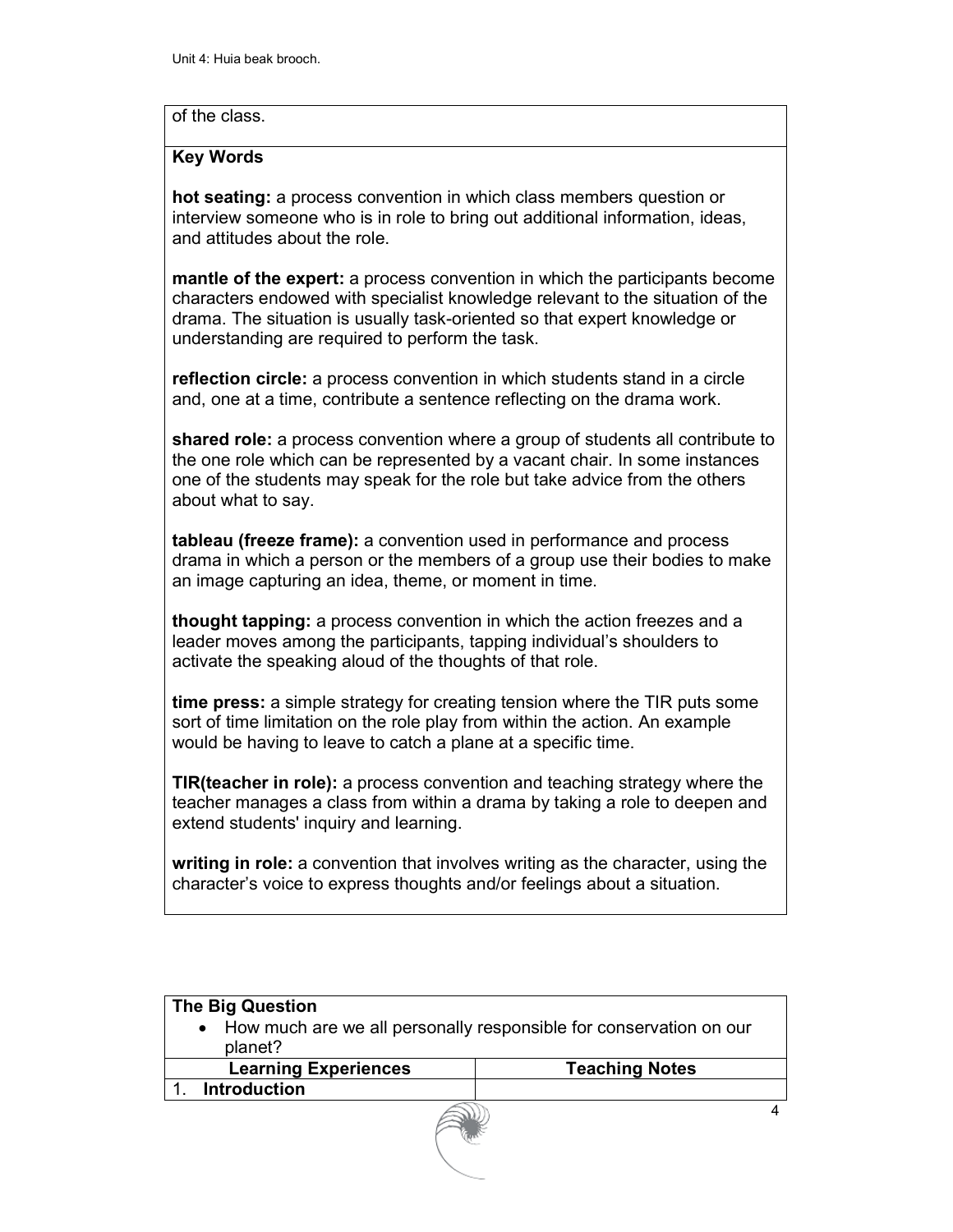| Hand out cards in Resource A<br>randomly, one to each student. Half<br>of the students will have a card with a<br>valued product on it. Half will have<br>the natural source of that product.<br>The task is for each of the products to<br>find its source. When the pairs have<br>been formed, the students work out a<br>statement about the effect the<br>product is having on or did have on<br>its source and what the situation is<br>today.<br>The class listens to each pair and<br>supplies any information that they<br>have in discussion after each report. |                                                                                                                                                                                                                 |
|--------------------------------------------------------------------------------------------------------------------------------------------------------------------------------------------------------------------------------------------------------------------------------------------------------------------------------------------------------------------------------------------------------------------------------------------------------------------------------------------------------------------------------------------------------------------------|-----------------------------------------------------------------------------------------------------------------------------------------------------------------------------------------------------------------|
| 2.<br><b>The Pretext</b><br><b>SIR</b> (Students In Role) Experts on<br>New Zealand art history.<br><b>TIR</b> (Teacher In Role) Museum<br>curator.                                                                                                                                                                                                                                                                                                                                                                                                                      |                                                                                                                                                                                                                 |
| Firstly, out of role, the teacher<br>negotiates the roles with the students<br>by discussion. Questions might<br>include:                                                                                                                                                                                                                                                                                                                                                                                                                                                |                                                                                                                                                                                                                 |
| What does an art historian do?<br>What are they good at?<br>If we were to take on the role of art<br>$\bullet$<br>historians, what are some things<br>we would need to do/not do?                                                                                                                                                                                                                                                                                                                                                                                        | <b>Key Competency: Remind students</b><br>that thinking is an important part of<br>learning where they are drawing on<br>personal knowledge and intuitions,<br>asking questions and challenging<br>assumptions. |
| <b>TIR Beginning:</b><br>"Good morning, everyone. I have<br>received a letter a couple of days ago<br>from a Mr Richard Sunderland of<br>Karori, Wellington. I have called you<br>together firstly because I think you will<br>find it very interesting and, secondly,<br>because I need you to assist the<br>museum in drafting a response to it."                                                                                                                                                                                                                      |                                                                                                                                                                                                                 |
| The teacher, still in role, reads the<br>letter (Resource B) The letter refers<br>to a photograph (Resource C).<br>The teacher asks further questions<br>out of role:                                                                                                                                                                                                                                                                                                                                                                                                    | There needs to be a clear signal of<br>when the class is working in role and<br>when not. It can be simply that when                                                                                            |

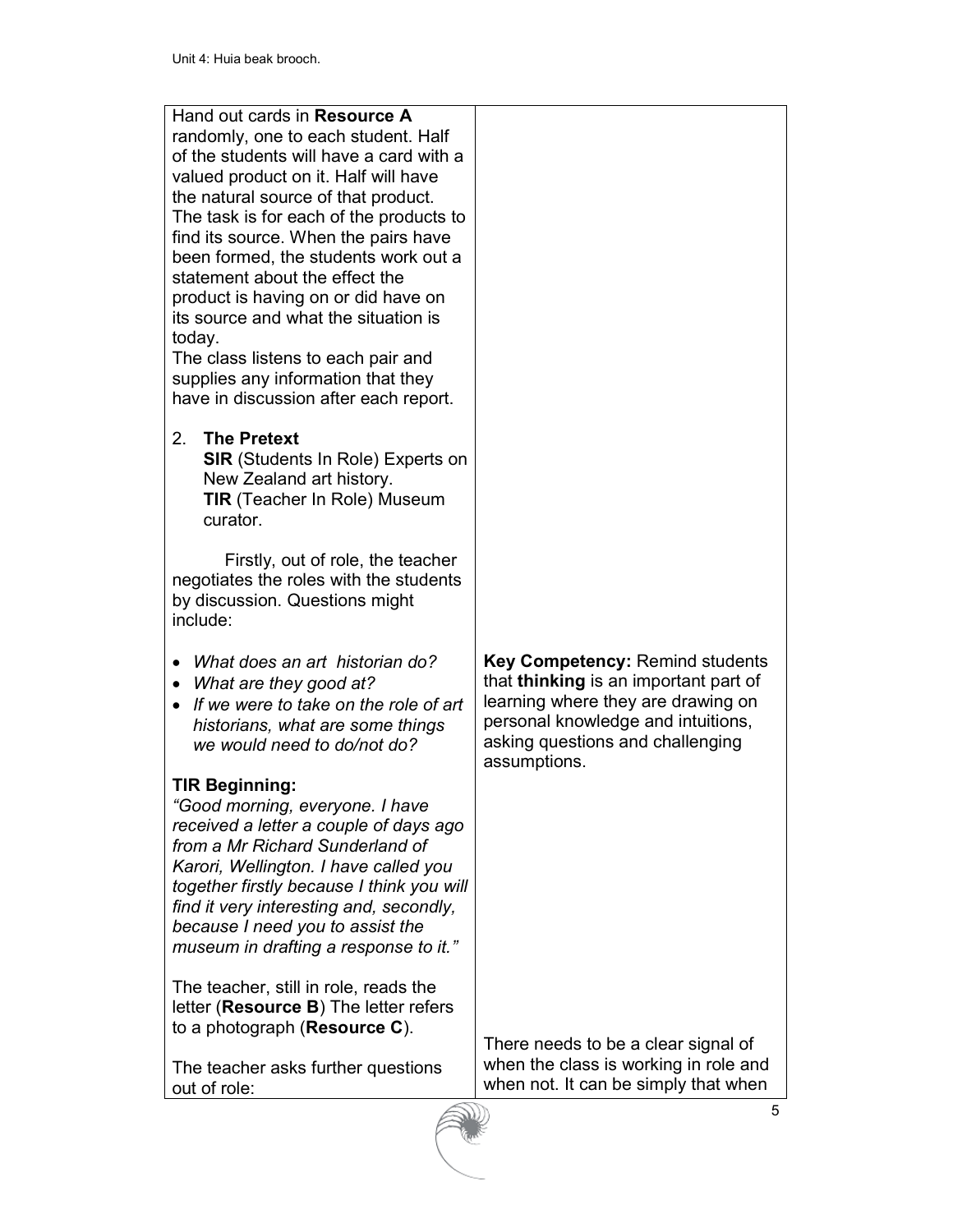- *What have we learned from the letter?*
- *What can we deduce from the photograph about the piece of jewellery?*
- *What questions might the art experts ask the curator next?*

At this point go back into role to do the questioning. When this has run sufficient time, **TIR** says:

*"Well, I'm not sure what needs to be done next. I know that you as art historians will have some suggestions as to what should be done now. You're the experts. I'm happy to go along with your ideas."* 

An in-role negotiation continues. Through questioning, the teacher establishes some tasks the experts need to undertake in order to discover more about issues surrounding the brooch.

Possible suggestions should include:

- asking to view what else was in the box.
- interviewing Richard Sunderland.
- finding out about Richard's great grandmother.

These all involve further contact with Richard Sunderland.

### **Reflection**

Thinking about the role play. Begin with a **reflection circle** and use ideas from that for a class discussion of what worked and what didn't. Important questions are:

- *What was the most positive contribution I made to the role play?*
- *What would improve my contribution next time?*
- *How will I achieve this?*

the teacher is seated, he/she and all the students are in role. If he/she stands then the role play is paused. If preferred, the teacher could have a prop or piece of costume that can be used as a signal for when proceedings are in or out of role.

It is also important that students have a way of calling 'time out' from the role play.

The teacher may wish to use some of the **Self** or **Peer/Group** evaluation templates in **Appendices 2 – 7** in order to evaluate student progress in relevant **Key Competencies** here. It is suggested that teachers choose those most relevant to their students rather than using them all. Questions and foci can be changed in the templates as well to make them relevant to individual students. The very best practice would be to co-

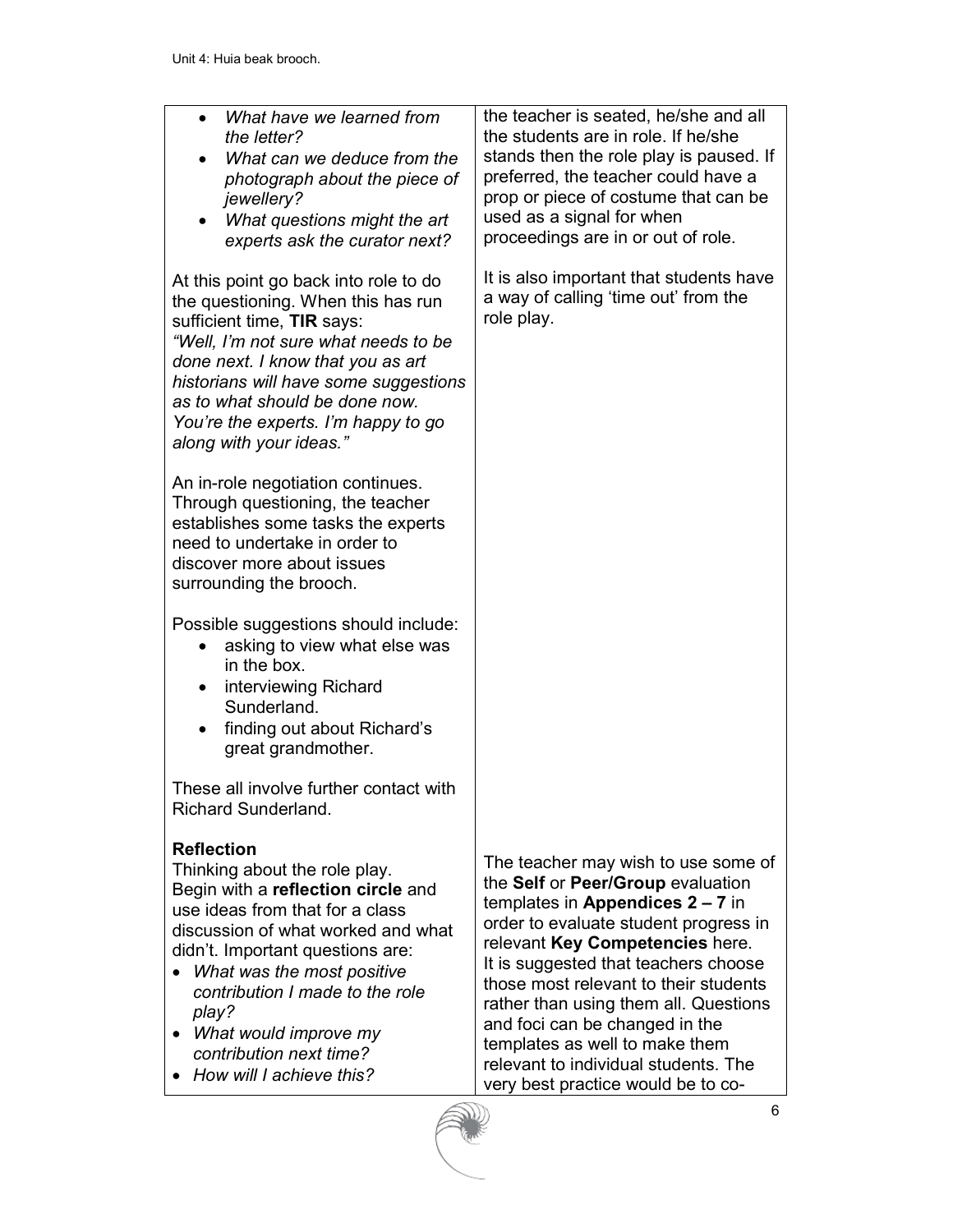| These questions can be discussed in<br>pairs and then reported back in class<br>discussion.                                                                                                                                                                                                                                                                                                                                 | construct the templates with groups<br>of (or even individual) students.                                                                                                                                                                                                                                                                                                                                |
|-----------------------------------------------------------------------------------------------------------------------------------------------------------------------------------------------------------------------------------------------------------------------------------------------------------------------------------------------------------------------------------------------------------------------------|---------------------------------------------------------------------------------------------------------------------------------------------------------------------------------------------------------------------------------------------------------------------------------------------------------------------------------------------------------------------------------------------------------|
| 3. Rising Action - Hot Seating TIR<br>The teacher tells the class he/she has<br>managed to bring in Mr Sunderland to<br>talk to the group of art historians.<br>"Before this happens, we'd better<br>decide what we want to ask."                                                                                                                                                                                           | Such out of role preparation for in role<br>episodes can be invaluable in raising<br>the quality and therefore the sense of<br>satisfaction in the experience.                                                                                                                                                                                                                                          |
| The teacher sets up the situation so<br>that the curator cannot be present for<br>the discussion with Richard<br>Sunderland. The excuse can be a<br>busy work schedule and a double<br>booking.                                                                                                                                                                                                                             |                                                                                                                                                                                                                                                                                                                                                                                                         |
| <b>TIR as Richard Sunderland allows</b><br>him/herself to be interviewed about<br>the brooch.<br>The teacher, as Richard, should be<br>vague about knowledge of the great<br>grandmother. It could be hinted that<br>there is some rumour of something<br>unpleasant happening during a trip to<br>Palmerston North, However Richard<br>knows no detail at all of what it was.<br><b>Resource G</b> should be produced only | Resources: For the role, the teacher<br>needs to have copies of Resources<br>D, E and F. These are the other<br>papers found with the brooch in the<br>chest in the attic. For the sake of<br>authenticity, it is desirable that the<br>diary pages be written out by hand<br>and torn down one edge as if they<br>were ripped from a book (the diary).<br>The paper could possibly be aged as<br>well. |
| at the very end of the interview as an<br>after thought:<br>"Oh, by the way I remembered this<br>from my grandfather's papers. Never<br>had any clue what it was all about,<br>but maybe it has some relevance. I<br>don't really know, but maybe you<br>people can sort it out."                                                                                                                                           | It will be useful to put a time press<br>on the interview to help provide some<br>tension to this part of the drama. The<br>easiest way to do this is for Richard to<br>have another appointment or a plane<br>to catch.                                                                                                                                                                                |
| Again, Richard knows no more than<br>what is stated in the letter from his<br>great grandfather.                                                                                                                                                                                                                                                                                                                            |                                                                                                                                                                                                                                                                                                                                                                                                         |
| The teacher leaves as Richard<br>Sunderland and returns in the role of<br>the curator to:<br>find out how the discussion<br>went                                                                                                                                                                                                                                                                                            | The role change can be enhanced by<br>the teacher's having some item of<br>costume that identifies him/her as the<br>curator. It could be a scarf, a tie, a<br>white lab coat, a clipboard.                                                                                                                                                                                                             |
| to examine the documents that                                                                                                                                                                                                                                                                                                                                                                                               | It could be possible to reflect on any<br>$\overline{7}$                                                                                                                                                                                                                                                                                                                                                |
|                                                                                                                                                                                                                                                                                                                                                                                                                             |                                                                                                                                                                                                                                                                                                                                                                                                         |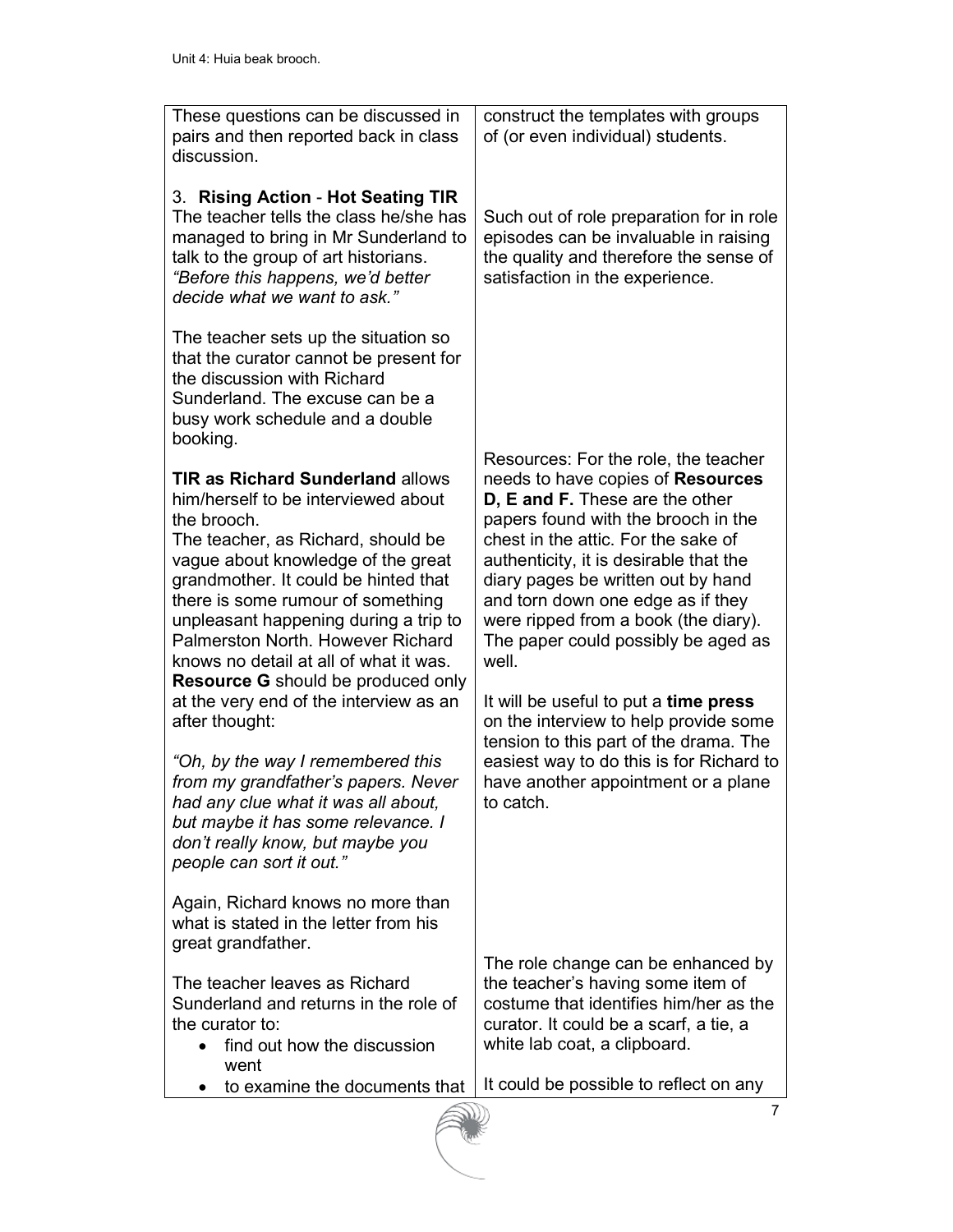| have been left by Mr<br>Sunderland.                                                                                                                                                                                                                                                                    | changes in aspects of the Key<br><b>Competencies here.</b>                                                                                                                                                                                                                                                                                                              |
|--------------------------------------------------------------------------------------------------------------------------------------------------------------------------------------------------------------------------------------------------------------------------------------------------------|-------------------------------------------------------------------------------------------------------------------------------------------------------------------------------------------------------------------------------------------------------------------------------------------------------------------------------------------------------------------------|
| 4. What did happen?<br>After whole class examination of the<br>documents and discussion of<br>possible interpretations of events,<br>students, as a whole class, are asked<br>to:                                                                                                                      | The teacher (TIR as curator) could<br>have photocopies of the documents<br>run off to assist the group's<br>examination of them.                                                                                                                                                                                                                                        |
| create a 'photograph' (tableau)<br>of the moment Hilda places the box<br>containing the brooch into the chest<br>add one person to the<br>'photograph'                                                                                                                                                 |                                                                                                                                                                                                                                                                                                                                                                         |
| Use questioning of figures in<br>the tableau to establish the<br>relationship between them and the<br>motives of each of them.<br>Decide how the next ten                                                                                                                                              |                                                                                                                                                                                                                                                                                                                                                                         |
| seconds plays out (silently).<br>Give each character one thing<br>to say<br>rehearse the timing of action                                                                                                                                                                                              |                                                                                                                                                                                                                                                                                                                                                                         |
| and dialogue until all are happy that<br>the scene is convincing and carries<br>tension<br>perform the scene                                                                                                                                                                                           |                                                                                                                                                                                                                                                                                                                                                                         |
| 5. Filling in the Background:<br><b>Shared Role and TIR as Enabler</b>                                                                                                                                                                                                                                 |                                                                                                                                                                                                                                                                                                                                                                         |
| The scene is set for a causal meeting<br>between two friends. It could be a<br>coffee bar - perhaps a chair either<br>side of a desk representing a small<br>table.                                                                                                                                    | The status of the TIR role here means                                                                                                                                                                                                                                                                                                                                   |
| <b>TIR</b> is the curator and the class share<br>the role of the friend who is<br>represented by the other chair. The<br>friend is an expert on social history<br>with special expertise in New Zealand<br>history at the very end of the<br>nineteenth century and the beginning<br>of the twentieth. | that it is more difficult to manage the<br>class from within the role than with a<br>high status role. There needs to be a<br>system whereby anyone can stop the<br>role play while some point of order is<br>sorted out. The easiest is that anyone<br>who wants to call 'time out' simply<br>stands up and the role play stops.<br>The teacher, when the role play is |
| In order to assist the students to<br>assume the mantle of the expert in                                                                                                                                                                                                                               | ready to go again, will decide at<br>which point it starts.                                                                                                                                                                                                                                                                                                             |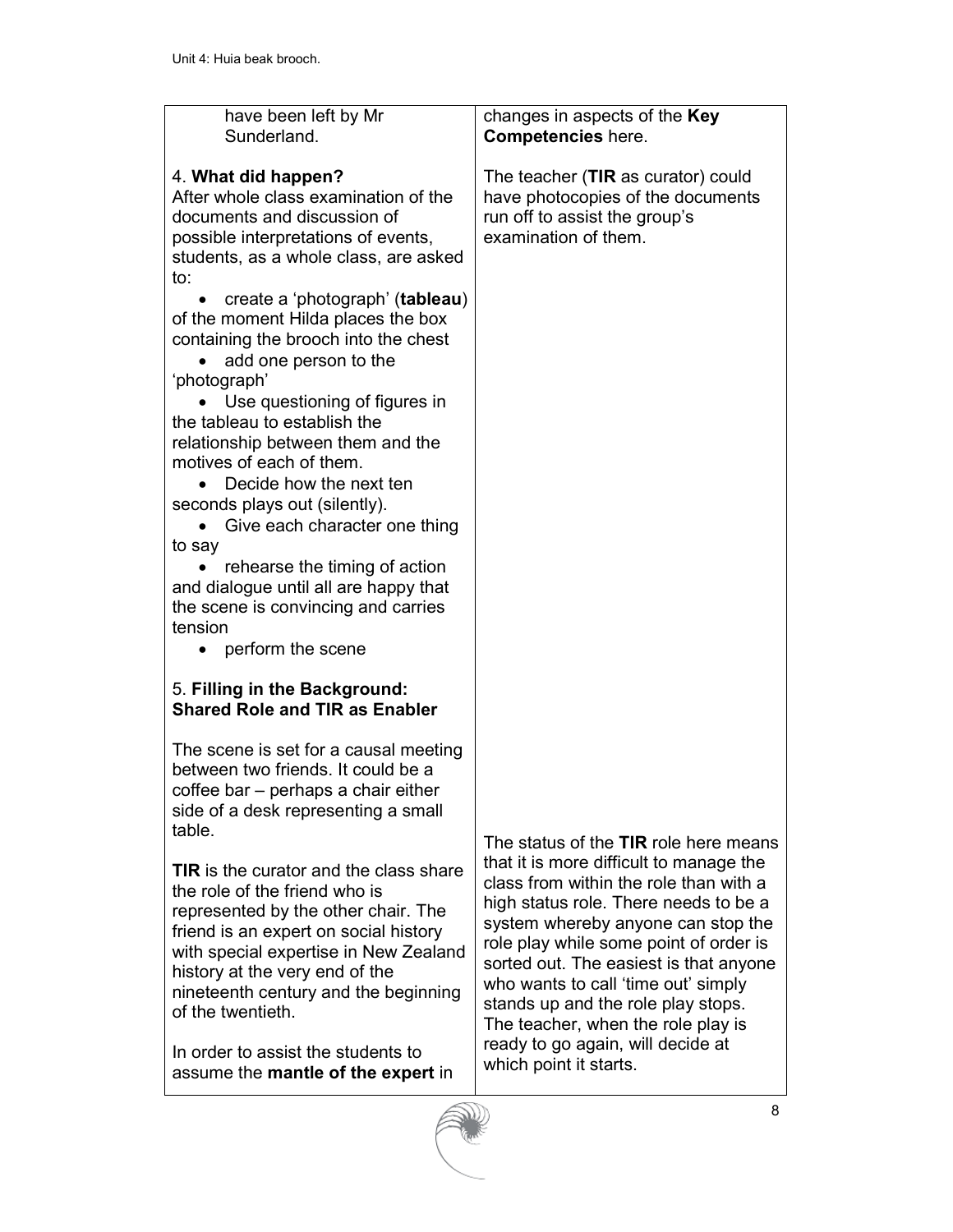| this conversation, they are each<br>issued with a card (Resource I)<br>containing a relevant piece of<br>information coming from the period.<br>(Each student should have a card<br>even if there are some students with<br>the same information on their cards.)                                                                                                                                                                                                                                                                                                                                          |                                                                                                               |
|------------------------------------------------------------------------------------------------------------------------------------------------------------------------------------------------------------------------------------------------------------------------------------------------------------------------------------------------------------------------------------------------------------------------------------------------------------------------------------------------------------------------------------------------------------------------------------------------------------|---------------------------------------------------------------------------------------------------------------|
| The students sit gathered around<br>behind the chair that represents the<br>friend. (Resource H) The name of the<br>friend should be decided by the<br>students.                                                                                                                                                                                                                                                                                                                                                                                                                                           | The job of the teacher is to manage<br>the conversation and elicit the<br>material from the students in their |
| Students, using the information on<br>their cards, provide the conversation<br>for the friend. They can answer when<br>it seems appropriate – especially<br>when the information on their card fits<br>into the discussion appropriately.                                                                                                                                                                                                                                                                                                                                                                  | role.                                                                                                         |
| The role play begins when the<br>teacher sits and might go like this:                                                                                                                                                                                                                                                                                                                                                                                                                                                                                                                                      |                                                                                                               |
| "Hi, It's fabulous to find<br>the time to have coffee today. Nice to<br>relax for a bit, isn't it? How are things<br>going with you?"                                                                                                                                                                                                                                                                                                                                                                                                                                                                      |                                                                                                               |
| Wait for reply.                                                                                                                                                                                                                                                                                                                                                                                                                                                                                                                                                                                            |                                                                                                               |
| "Actually, I have an ulterior motive for<br>wanting to meet with you today.<br>We've had this intriguing puzzle come<br>up at the museum. Had a letter from<br>this bloke who found a huia brooch in<br>the attic. Apparently belonged to his<br>great grandmother who, it seems was<br>pretty proud of it. Then, in 1903, she<br>went to Palmerston North for a visit<br>and something happened there that<br>meant she never wore the brooch<br>again. Put it away in a box along with<br>any diary entries referring to it. Very<br>weird! Hoped you might know<br>something that could give us a clue. |                                                                                                               |
| Wait for a reply and then ask for                                                                                                                                                                                                                                                                                                                                                                                                                                                                                                                                                                          |                                                                                                               |

explanation and try to take the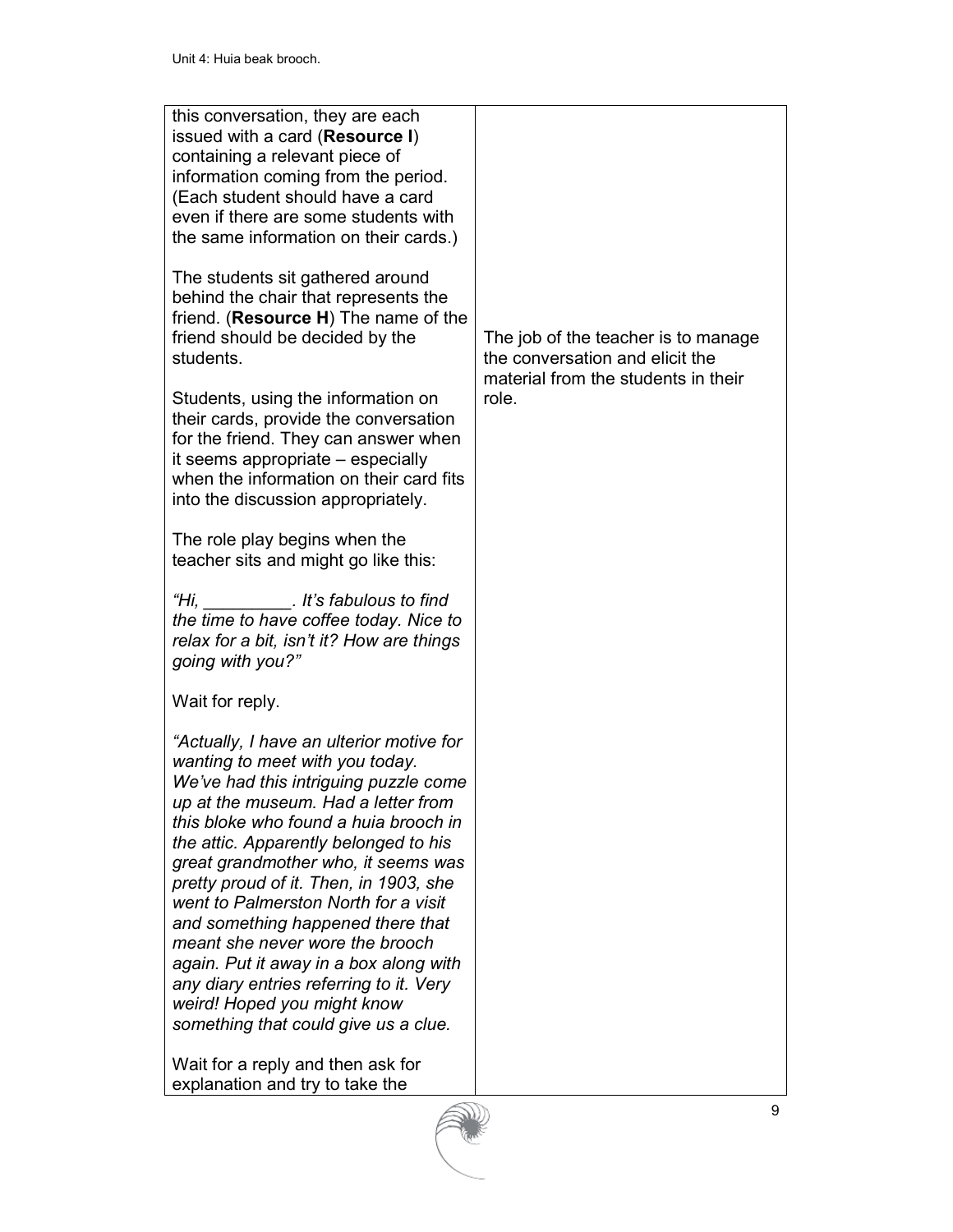| students through all the information<br>by asking the right questions.                                                                                                                                                                                                                                                                                                                                                                           |                                                                                                                                                                   |
|--------------------------------------------------------------------------------------------------------------------------------------------------------------------------------------------------------------------------------------------------------------------------------------------------------------------------------------------------------------------------------------------------------------------------------------------------|-------------------------------------------------------------------------------------------------------------------------------------------------------------------|
| The teacher finishes the discussion<br>by saying he/she has to return to<br>work (or some other reason) and<br>thanks the friend for his/her<br>assistance.                                                                                                                                                                                                                                                                                      |                                                                                                                                                                   |
|                                                                                                                                                                                                                                                                                                                                                                                                                                                  | <b>Assessment Opportunity</b>                                                                                                                                     |
| <b>Reflection</b><br>This needs to occur on two levels.                                                                                                                                                                                                                                                                                                                                                                                          | Contribute ideas to a shared role.<br>(See Appendix 1.)                                                                                                           |
| A. Thinking about the role play.<br>Begin with a reflection circle and<br>use ideas from that for a class<br>discussion of what worked and what<br>didn't. Important questions are:<br>What was the most positive<br>contribution I made to the role<br>play?<br>• What would improve my<br>contribution next time?<br>• How will I achieve this?<br>These questions can be discussed in<br>pairs and then reported back in class<br>discussion. | Some of the templates covering the<br>Key Competencies could be<br>revisited here. See Appendices 2 -<br>7.                                                       |
| B. Thinking about what has been<br>learned that might give some clues as<br>to what occurred in Palmerston North<br>to so upset Hilda Sunderland on 22<br>October, 1903.                                                                                                                                                                                                                                                                         | As the students work, the teacher                                                                                                                                 |
| 6. What did happen to Hilda.<br>The class works in groups of $4 - 5$ to<br>create a tableau of the point of<br>highest tension in the incident that so<br>upset Hilda that day.                                                                                                                                                                                                                                                                  | coaches on aspects of focus,<br>grouping, balance, awareness of<br>audience, portrayal of arrested<br>movement, and details of hands, feet,<br>facial expression. |
| They should take turns to come out of<br>their role in the tableau in order to<br>direct the rest of the group helping to<br>make the freeze clearer and to<br>improve it technically and<br>aesthetically.                                                                                                                                                                                                                                      |                                                                                                                                                                   |
| When groups are satisfied they have                                                                                                                                                                                                                                                                                                                                                                                                              |                                                                                                                                                                   |
| developed their tableaux as much as<br>they are able, view each in turn.                                                                                                                                                                                                                                                                                                                                                                         | Things to examine include body<br>language, groupings, focus, levels,                                                                                             |
|                                                                                                                                                                                                                                                                                                                                                                                                                                                  | 10 <sup>1</sup>                                                                                                                                                   |

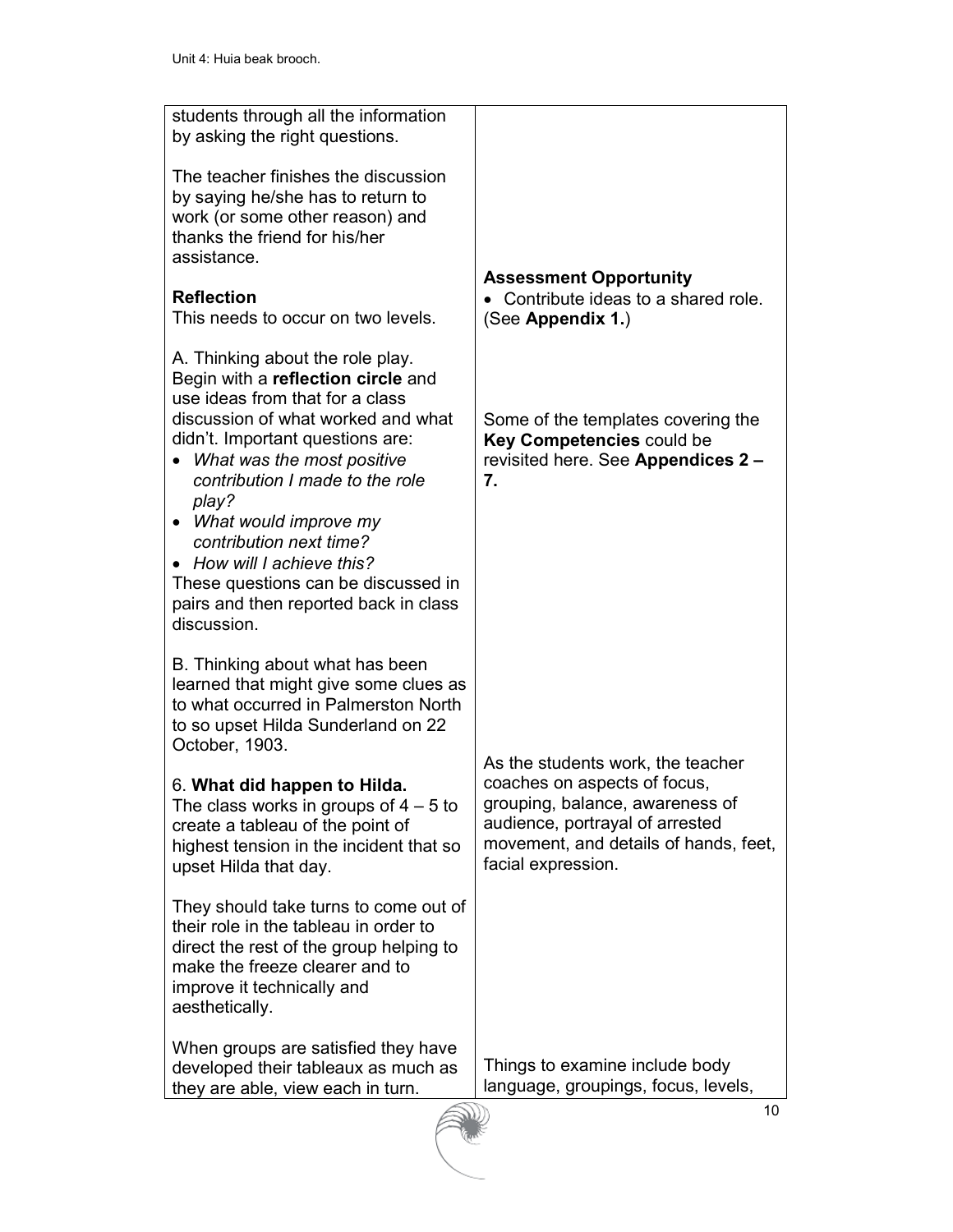|                                                                                                                                                                                                                                                             | tension, awareness of audience.                                                                                                                                                                                                                                                                                                |
|-------------------------------------------------------------------------------------------------------------------------------------------------------------------------------------------------------------------------------------------------------------|--------------------------------------------------------------------------------------------------------------------------------------------------------------------------------------------------------------------------------------------------------------------------------------------------------------------------------|
| Evaluate the structural qualities of<br>the tableau                                                                                                                                                                                                         | Use the following structure. The<br>student asking must begin with the                                                                                                                                                                                                                                                         |
| Interrogate the freeze frame<br>Question participants in role to find<br>out more about the meaning                                                                                                                                                         | name of the student being asked the<br>question and then put the question.<br>There are to be no questions to the<br>group generally.                                                                                                                                                                                          |
| Use thought tapping to discover<br>how characters are feeling or what<br>they are thinking                                                                                                                                                                  | It is fun if the teacher makes tape<br>recorder noises to pause, rewind and                                                                                                                                                                                                                                                    |
| Play the next ten seconds of time<br>$\bullet$<br>or 'rewind' to lead into the moment.                                                                                                                                                                      | start the imaginary VCR.                                                                                                                                                                                                                                                                                                       |
|                                                                                                                                                                                                                                                             | <b>Assessment Opportunity</b><br>Use techniques to explore how<br>conventions can develop the<br>elements of drama.<br>Devise and perform drama within<br>specific limitations, using<br>prescribed conventions.<br>Provide relevant feedback to other<br>students' work identifying ways in<br>which elements, techniques and |
| 7. Conclusion: Writing in Role                                                                                                                                                                                                                              | conventions create meaning.                                                                                                                                                                                                                                                                                                    |
| TIR beginning to students in role as<br>art historians again.                                                                                                                                                                                               | <b>Assessment Opportunity</b><br>Maintain a role and write a                                                                                                                                                                                                                                                                   |
| "Thank you for your work on the<br>Sunderland query. I think we can now<br>give Mr Sunderland some ideas<br>about the significance of his find. I<br>would like you to write to him to tell<br>him what we have found out and what<br>might have happened." | summary of the in-role discussion.<br>(See Appendix 1.)                                                                                                                                                                                                                                                                        |
| 8. Reflection: Out of role class<br>discussion.                                                                                                                                                                                                             | Key Competency: thinking.                                                                                                                                                                                                                                                                                                      |
| We began this drama with a<br>photograph of a rather unusual<br>piece of jewellery. What have we<br>discovered about the brooch?<br>What drama practices have we<br>used in the exploration of this<br>subject?<br>How have these assisted us in our        |                                                                                                                                                                                                                                                                                                                                |
|                                                                                                                                                                                                                                                             | 11                                                                                                                                                                                                                                                                                                                             |
|                                                                                                                                                                                                                                                             |                                                                                                                                                                                                                                                                                                                                |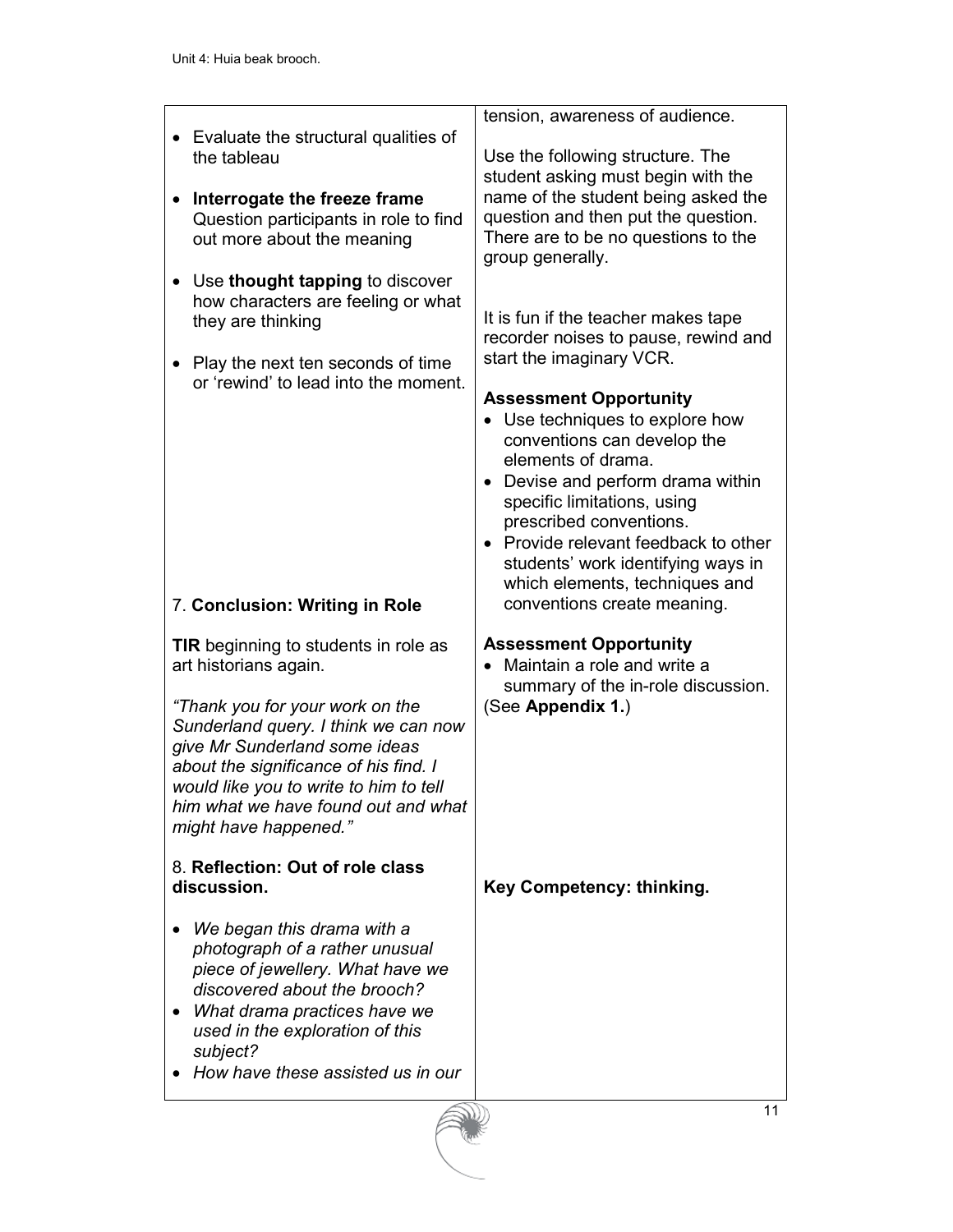#### *exploration?*

- *What have we learned about the story of the huia as an example of conservation in New Zealand?*
- *This is a story from the past. Can you suggest any similar stories that are current issues for us today? In New Zealand? In other places?*
- *What about the future?*

#### **Scripted Performance**

After some ideas in response to this last question, the teacher says:

*"There is a New Zealand playwright who has created a very unusual but intriguing scenario for the future. His name is David Hill and he has written a one act play called Survivor.* 

*"We are going split into three (or four) groups to produce a short extract (Resource J) from the play for each other. It will be interesting to see how each group interprets the text.* 

*"Although the section has seven characters, if there are more or fewer people in your group, you can easily split or double up on roles so that everyone is involved.* 

*"There is no need for elaborate props or costume. The set can be fashioned from furniture in the room. The emphasis is on what you make of the words and how you bring them to life.* 

*"The question is: What is the survivor?"* 

Extract from *Survivor* by David Hill (originally published in *Get In The Act* by Heinemann, 1985 – now Out of Print). Full script and performance rights available from Playmarket, www.playmarket.org.nz

**Playmarket** also holds the rights for public performance. It is a very reasonable rate. Remember:

- If there is anyone at a performance who is not a bona fide school member (i.e. teacher or student), then it is a public performance. This includes parents of the students.
- Check out your school's copyright agreements.

How fully the extract or whole play is produced depends on the teacher's programme and the abilities and interest of the students. Suffice it to say that the preceding drama provides a valuable introduction to the play's conservation message.

#### **Assessment Opportunity**

• Participate appropriately in the planning and development process of a scripted drama. (See **Appendix 1.**)

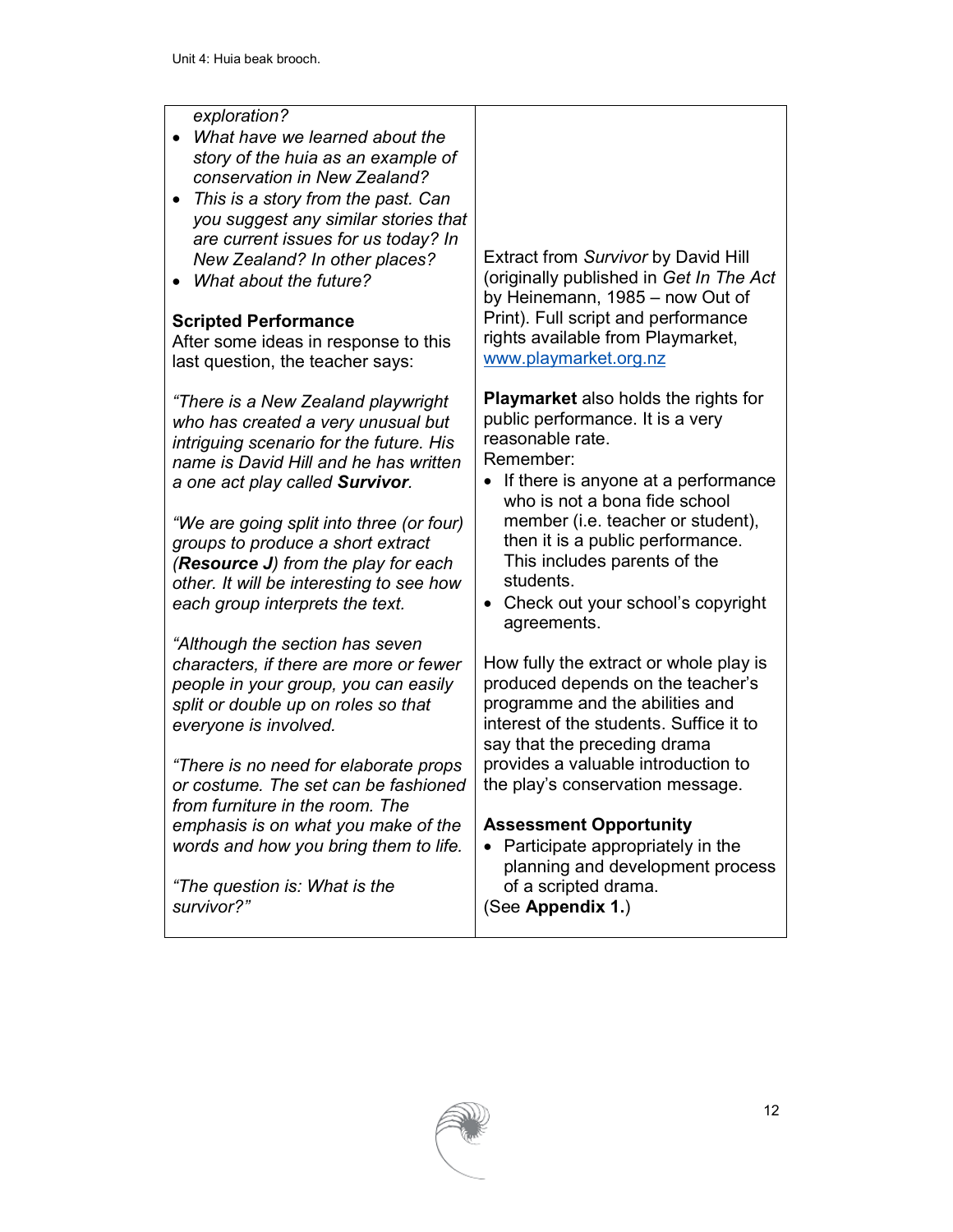**The Huia Brooch Resource A: Products and Sources Cards.** 



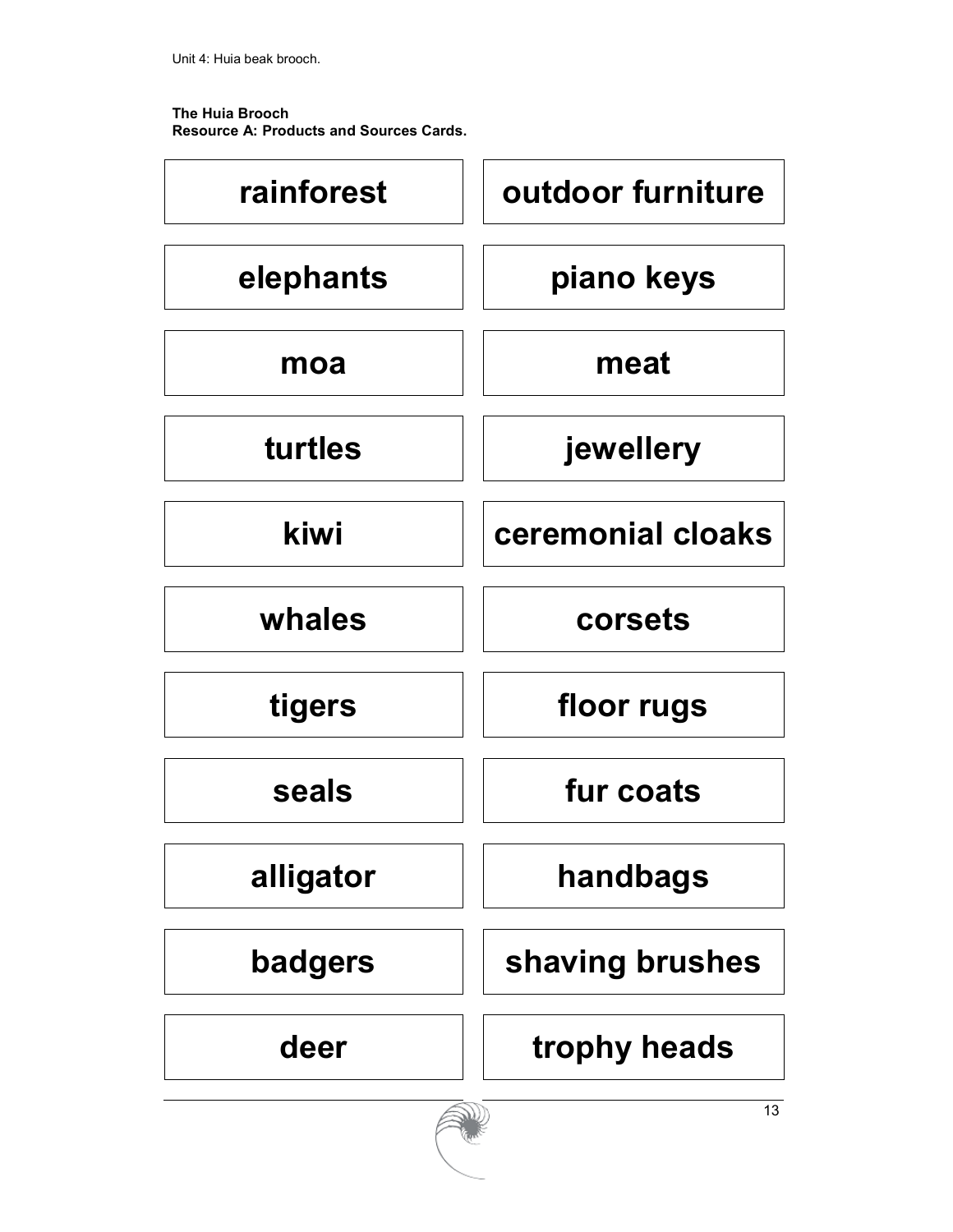

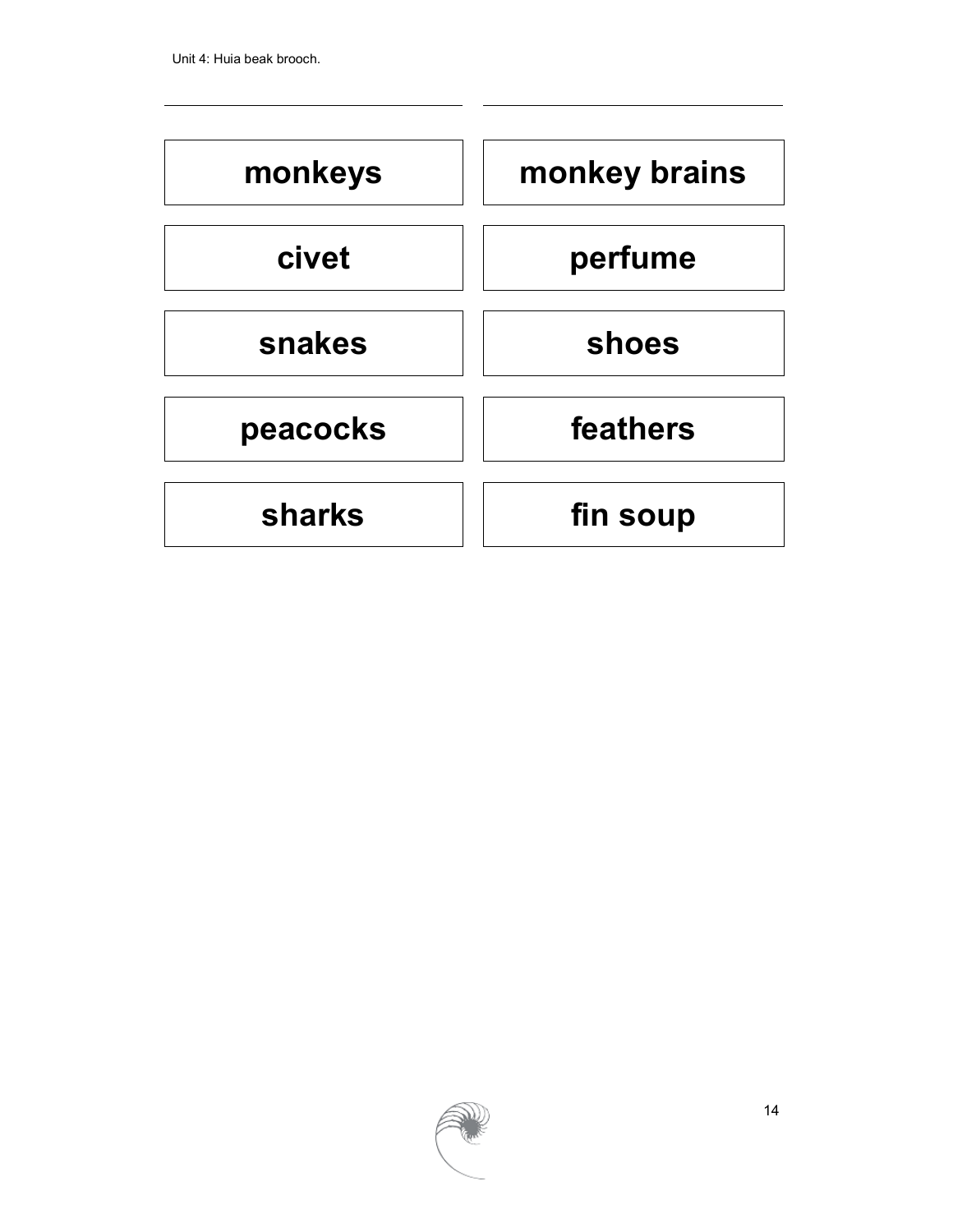**The Huia Brooch Resource B: Richard Sunderland's Letter to the Museum.** 

**Karori, Wellington** 

**19 February, 2008** 

**The Curator Art History Museum Palmerston North** 

**Dear Sir/Madam,** 

**Recently I discovered in the attic of our family home a chest containing a number of items that seem to have belonged to my great grandmother. Clearly, I am the first to have seen the contents since the chest was stored there goodness knows when.** 

**One item interests me in particular. It is a bizarre and quite disturbing piece of jewellery wrapped in a soft black cloth in a small box along with a number of documents and what looks like pages from a diary.** 

**I have not sent you the article in question as it seems it might be very valuable but I have enclosed a photograph of it. Please, would the museum be able to examine the piece? I would be grateful for your expert opinion.** 

**Yours faithfully,** 

# **Richard Sunderland**

**Richard Sunderland** 

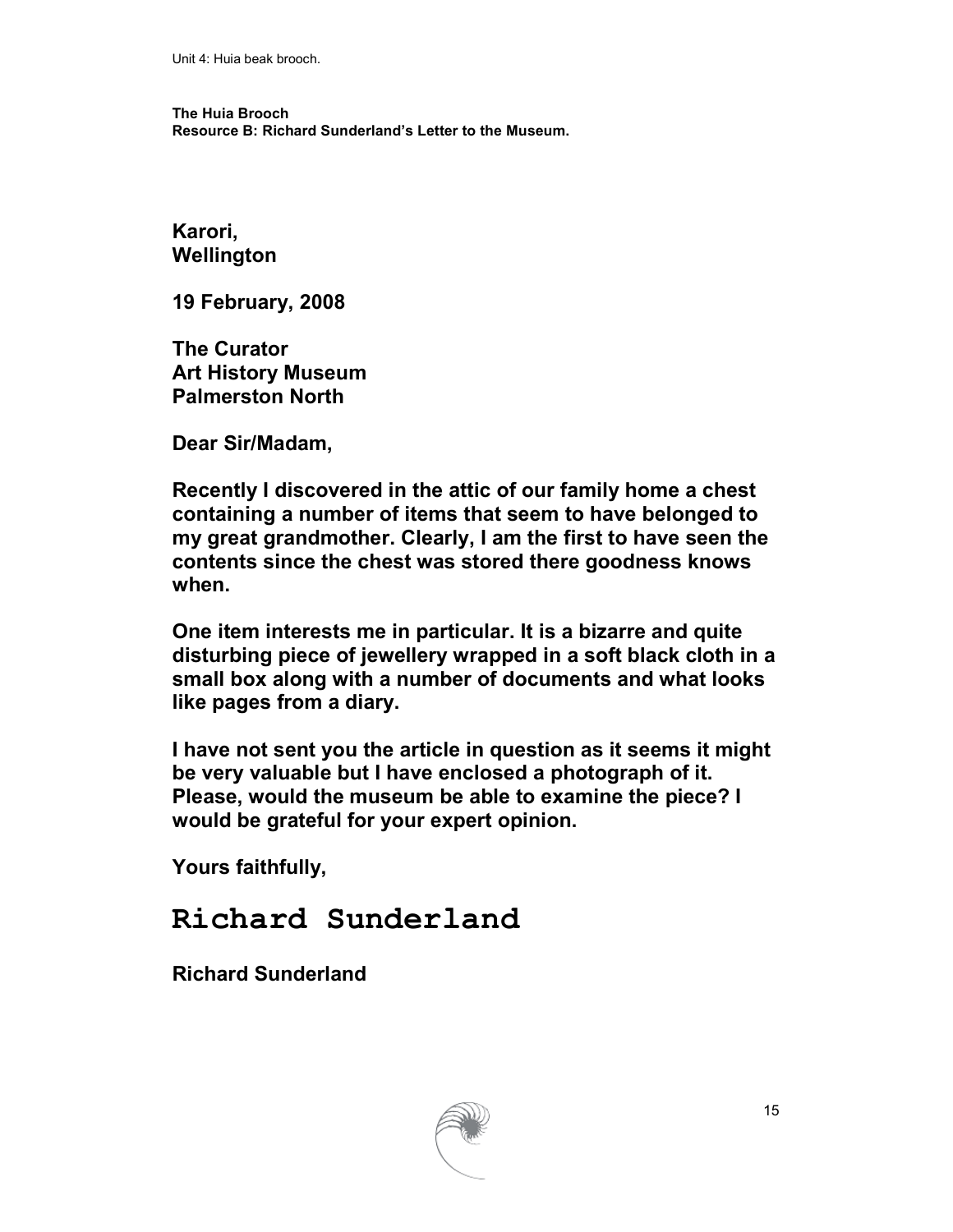**The Huia Brooch Resource C: George Sunderland's photograph of the brooch. Huia beak brooch, c. 1900** 



**Copyright:** Reproduced courtesy of the Museum of New Zealand, Te Papa Tongarewa **Creator :**Unidentified Image and supporting information can be accessed through Digistore at: http://www.tki.org.nz/r/digistore/

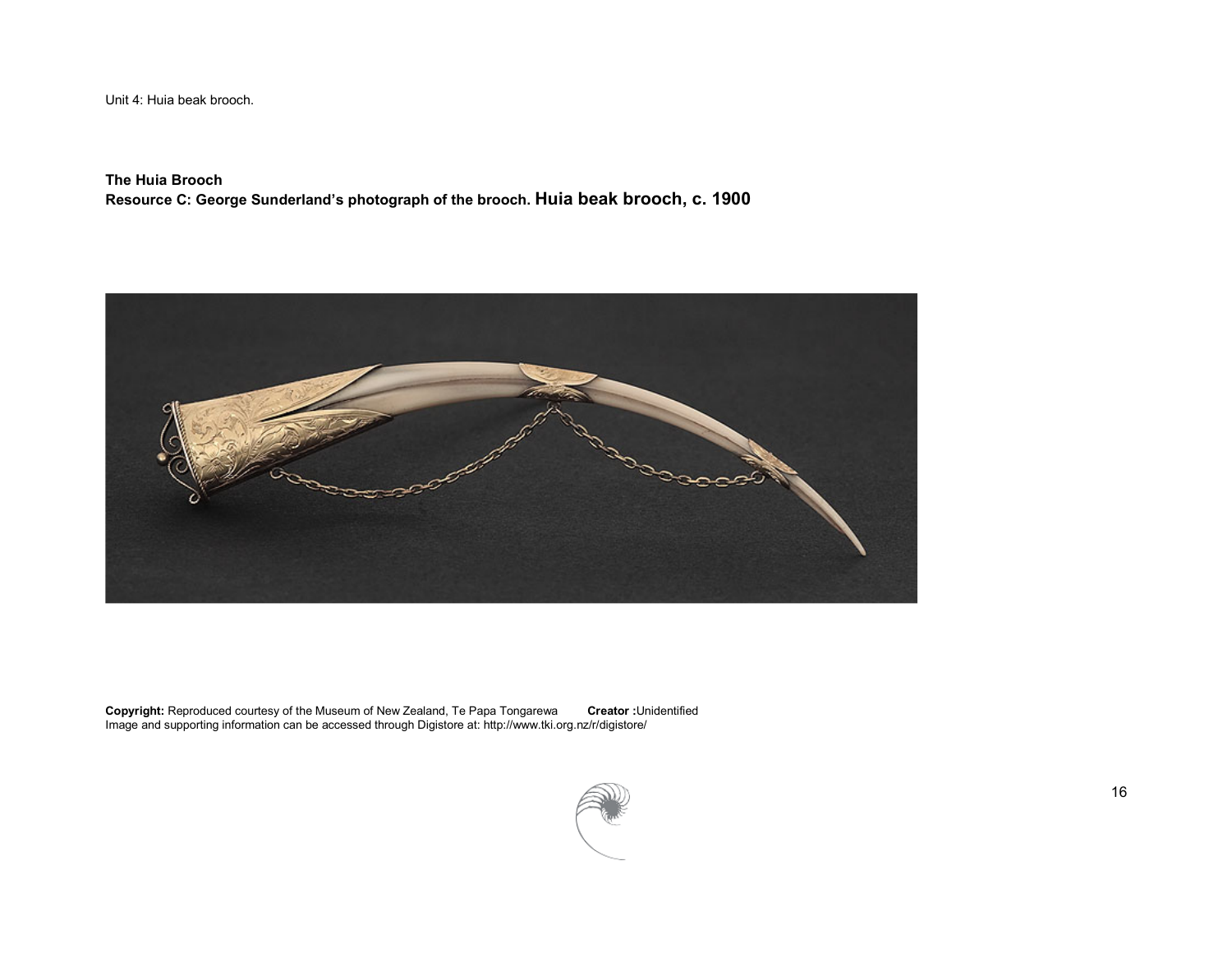**The Huia Brooch Resource D: The First Diary Entry** 

15 July, 1902

What a wonderful day yesterday. I do think I must be one of the luckiest women alive to have such an adorable, generous and loving husband as George. Each year we spend together seems even more happy than the one before.

I feel so spoilt. Such a fabulous birthday present – and so fashionable! I did not realise that George had the slightest notion of what was in or not in the world of fashion but then I suppose not even he could have missed the craze that the Duke of York has created by wearing that feather in his hat all the time.

I think the Maori chief gave it to him in Rotorua as a mark of his great importance and rank. And I feel so distinguished to have such a beautiful brooch. I'll be the envy of everyone I know. They are so prized and so hard to come by. I'll wear it every opportunity I get.

Oh, yes. George is such a wonderful man and I am the happiest of wives.

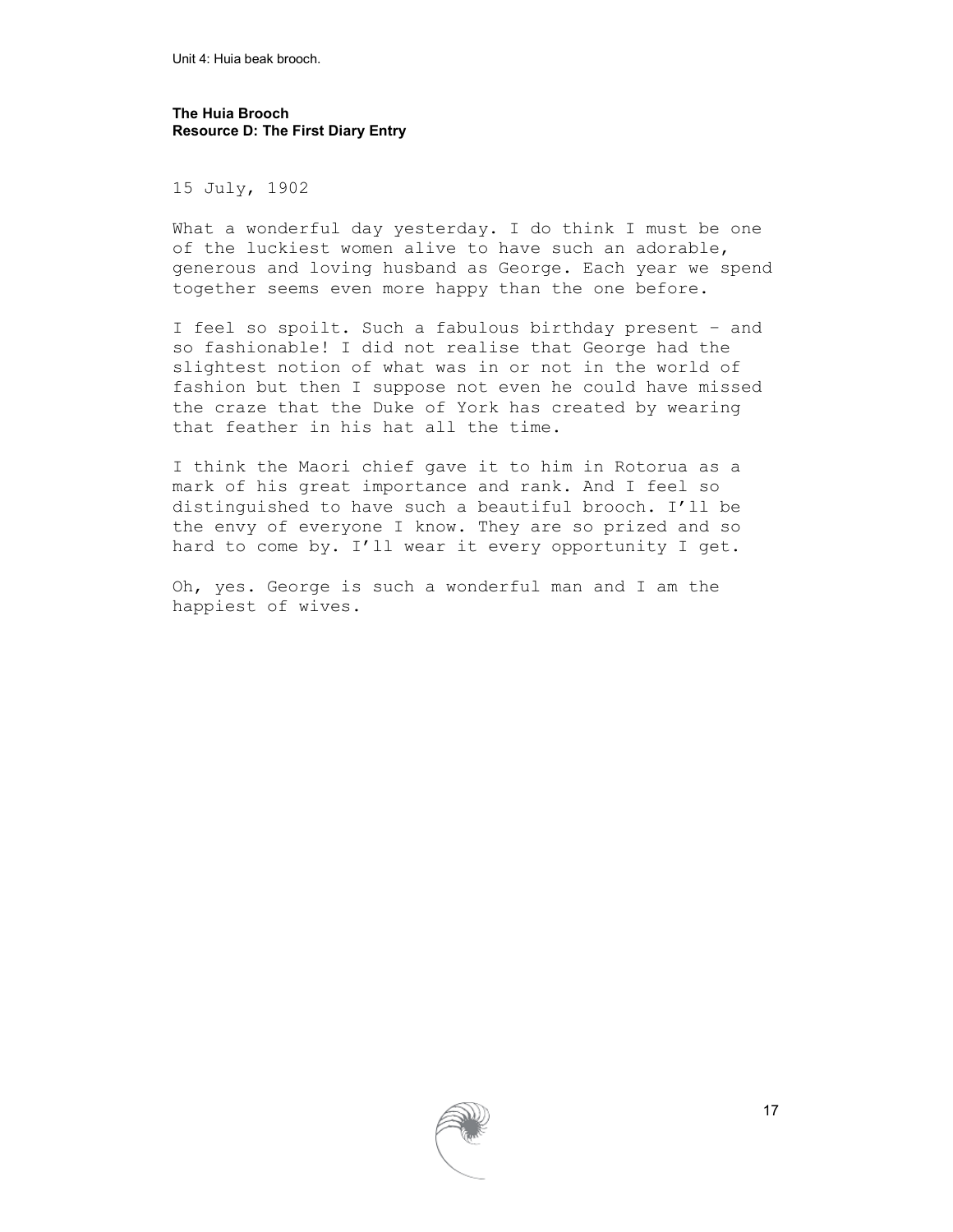#### **The Huia Brooch Resource E: The Second Diary Entry**

22 October, 1903

I feel so humiliated and ashamed. How could I have been such a vain and thoughtless woman? I deserve what happened. I just never thought. I'll never wear the wretched thing again. In fact, I hope I never see it again.

Poor George. He's so alarmed and puzzled. I know he thinks he's the cause of my upset. But I just can't talk about it. He should never have given me that wretched brooch.

Oh, what happened today is the worst experience in my life. Those beautiful calls such a soft flute-note! Those poor, poor birds! Such splendour in life - so pitiful in death! And those frightening, rude natives!

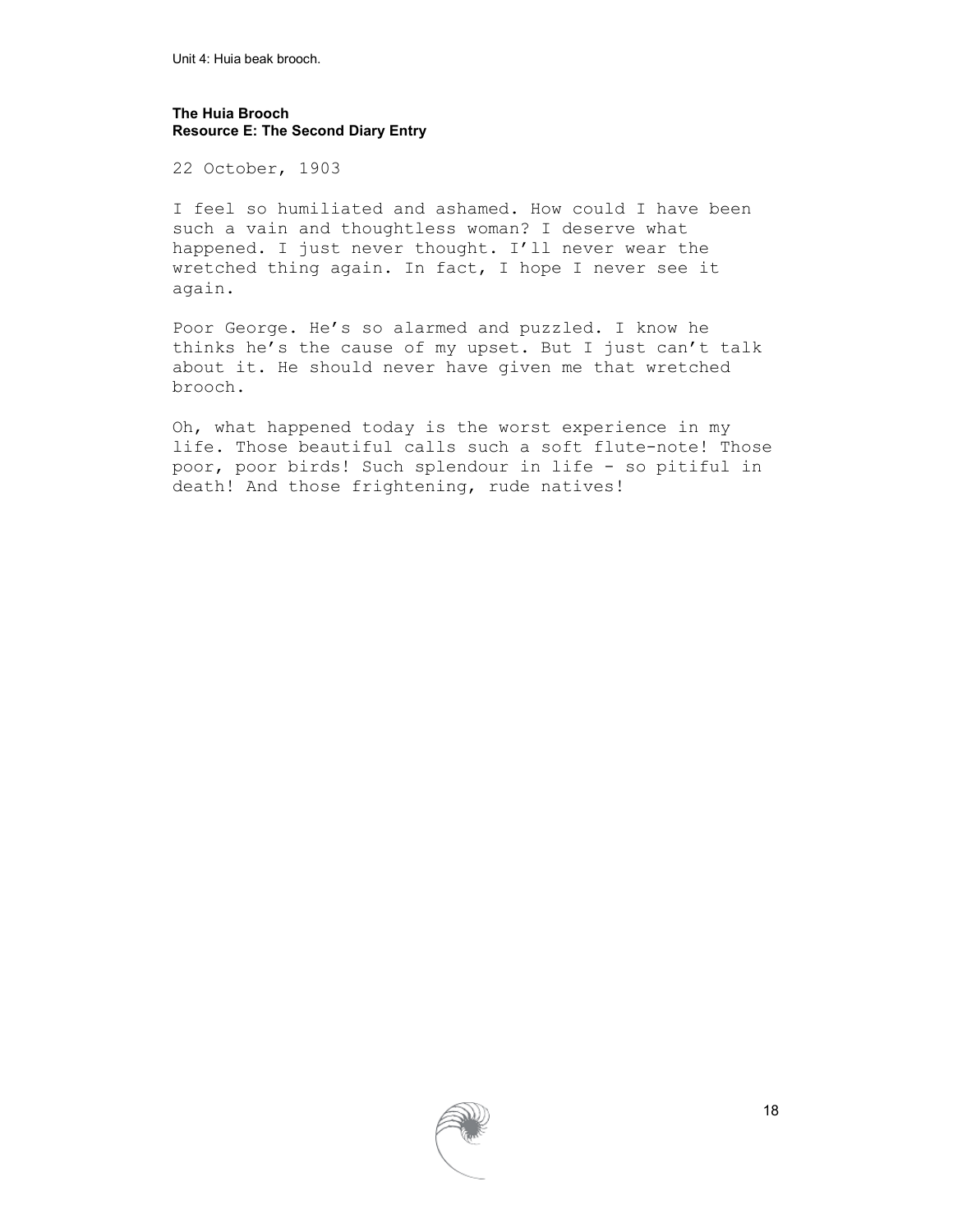**The Huia Brooch Resource F: The Invoice for the Brooch** 

Mc Namara Manufacturing Jewellers Ltd.

Date: 9<sup>th</sup> July, 1902

**To Order:** George Sunderland, Esq.

One female huia beak brooch, gold mounted in three sections with chain attachment. Engraved floral design on the gold mount with scroll and ball ornamentation. 15 carat gold.

Brooch measures 41/2" by ½"

£3 17s 6d

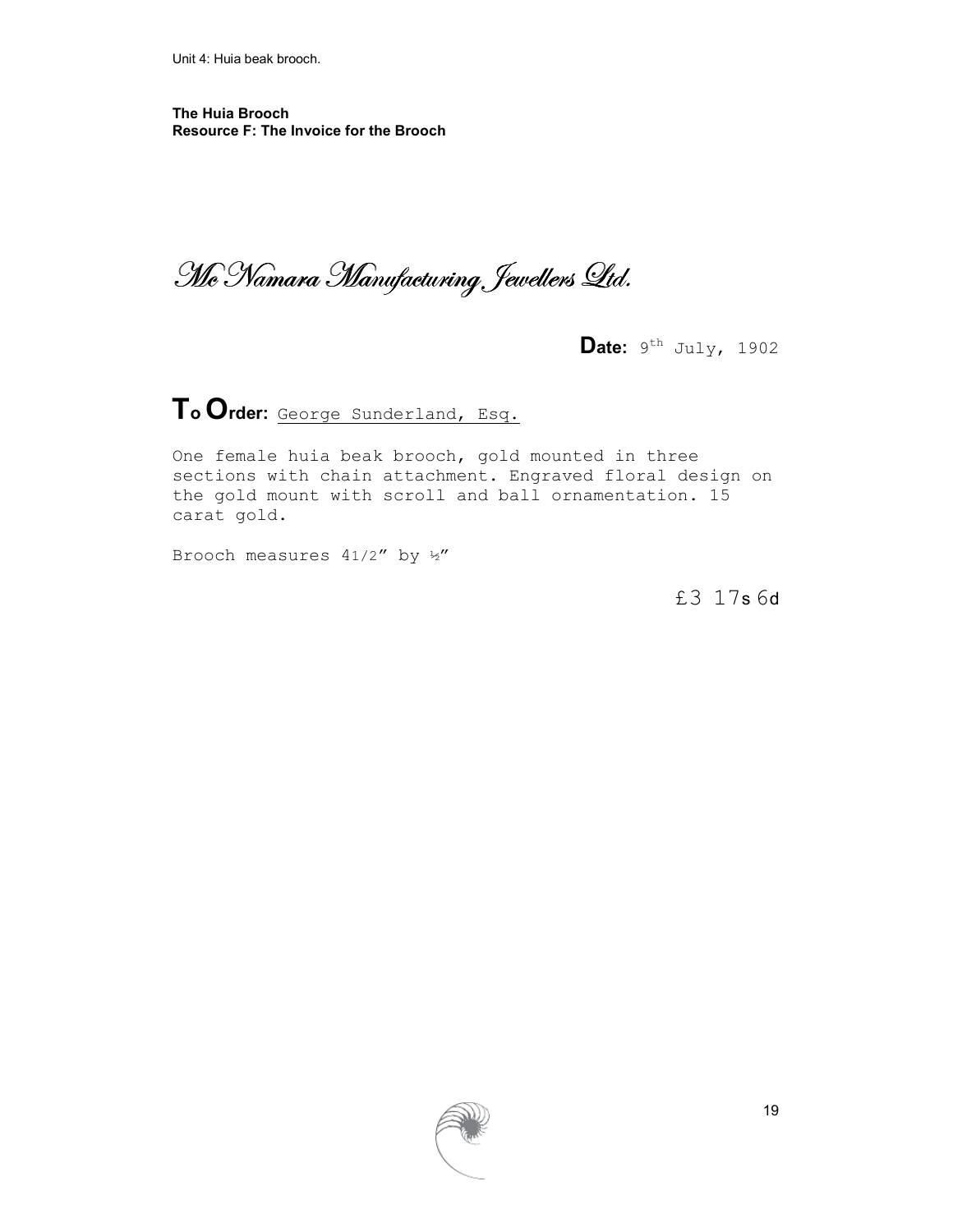#### **The Huia Brooch Resource G: George Sunderland's letter**

23 October, 1903

Dear William,

I trust that you and your wife are well and that life in Wellington is settled. I must confess that I long somewhat for the small luxuries of modern amenities that the city provides. Life in the provinces is certainly very crude in comparison.

William, my friend, I have a favour to ask of you and your dear wife, Mary. When I returned to our lodgings in Palmerston North last night, from an excursion with a surveying team into the hills, I found Hilda in a state of great agitation. She begged me that we return to Wellington forthwith, that she couldn't stay another day in this "disgusting and frightening wilderness". She wouldn't give me any clue as to what had happened but is adamant that she return to Wellington.

Unfortunately, there is no possibility of my return at this stage but I have managed to find a group returning to Wellington the day after tomorrow with whom she might travel.

I wonder if Mary might meet her on her return and take poor Hilda under her wing for a few days.

I must hasten if this is to catch the post, which goes today.

I am indebted to you both for your kindness.

Your very good friend,

George

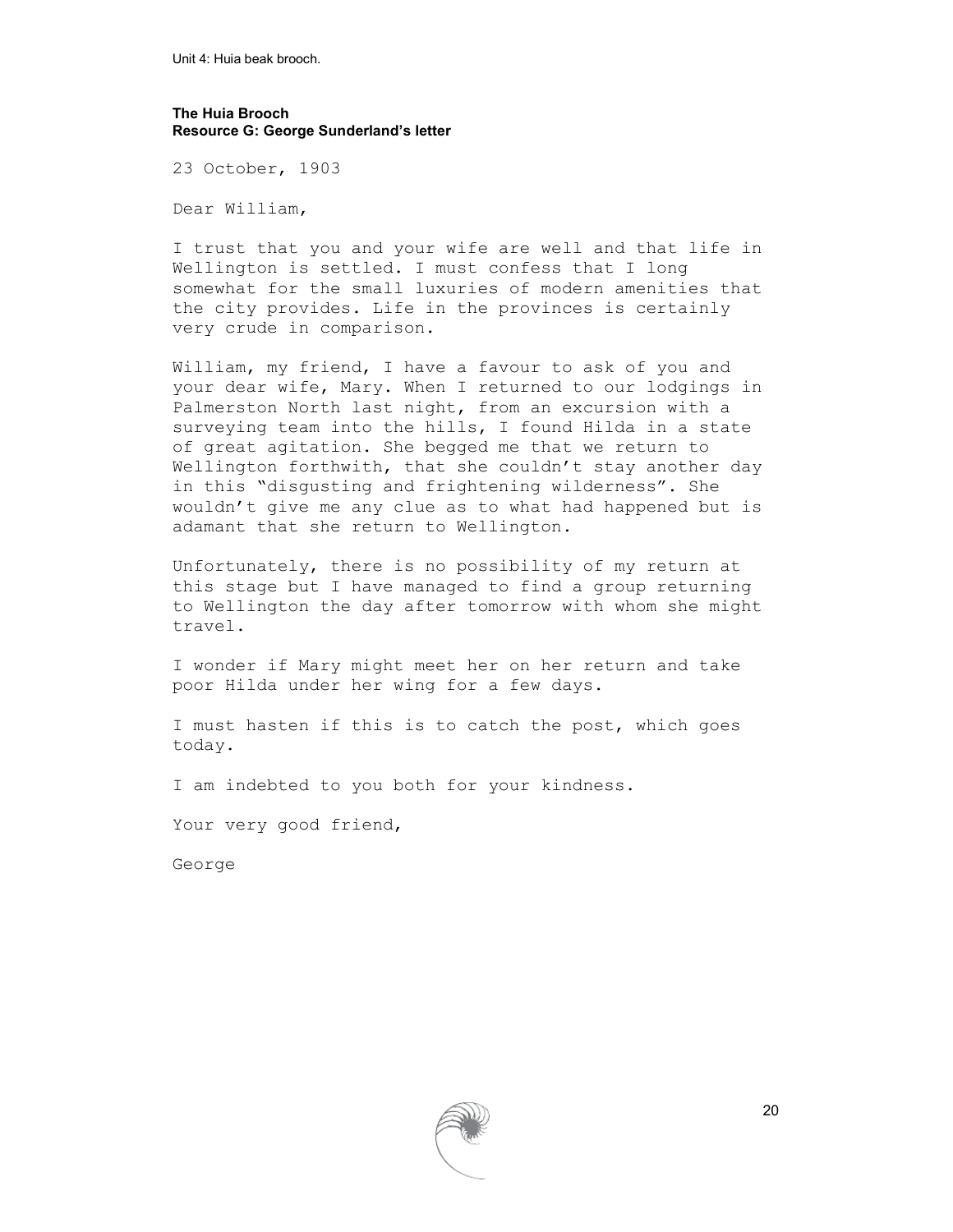#### **Huia Brooch Resource H: Chair Arrangement for Shared Role**



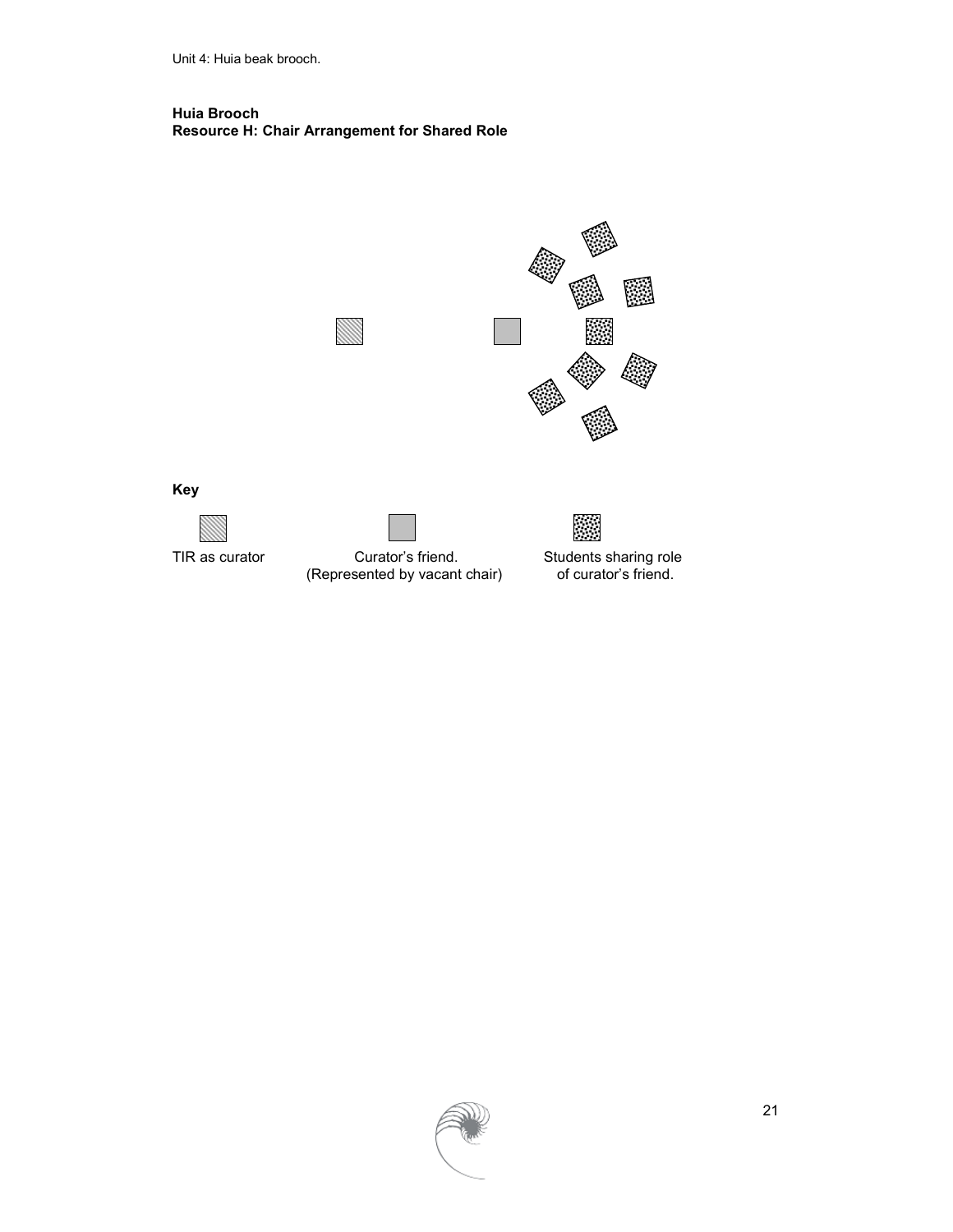#### **The Huia Brooch Resource I: Background Facts**

- Any reported sightings or hearings of the bird's flute-like call had died out by the 1920s.
- By the 1880s the Huia existed only in the lower half of the North Island mainly in the Wairarapa and Manawatu.
- Huia feathers were highly prized by Maori for cloaks and the beaks were sometimes worn as jewellery.
- In the 1880s Maori chiefs in the Manawatu, alarmed by its declining numbers, put a tapu on the Huia.
- Maori chiefs also asked Europeans to stop killing the bird.
- In 1888, there is a report of 646 Huia skins being taken by a hunting party of just eleven Maori. The bird was obviously still quite common.
- In 1892, regulations were passed making it illegal to kill or take Huia.
- Enforcement of the 1892 law was not taken seriously.
- At the turn of the century, Huia feathers had become a very popular fashion accessory among European women.
- Huia beaks were sometimes made into brooches and worn by

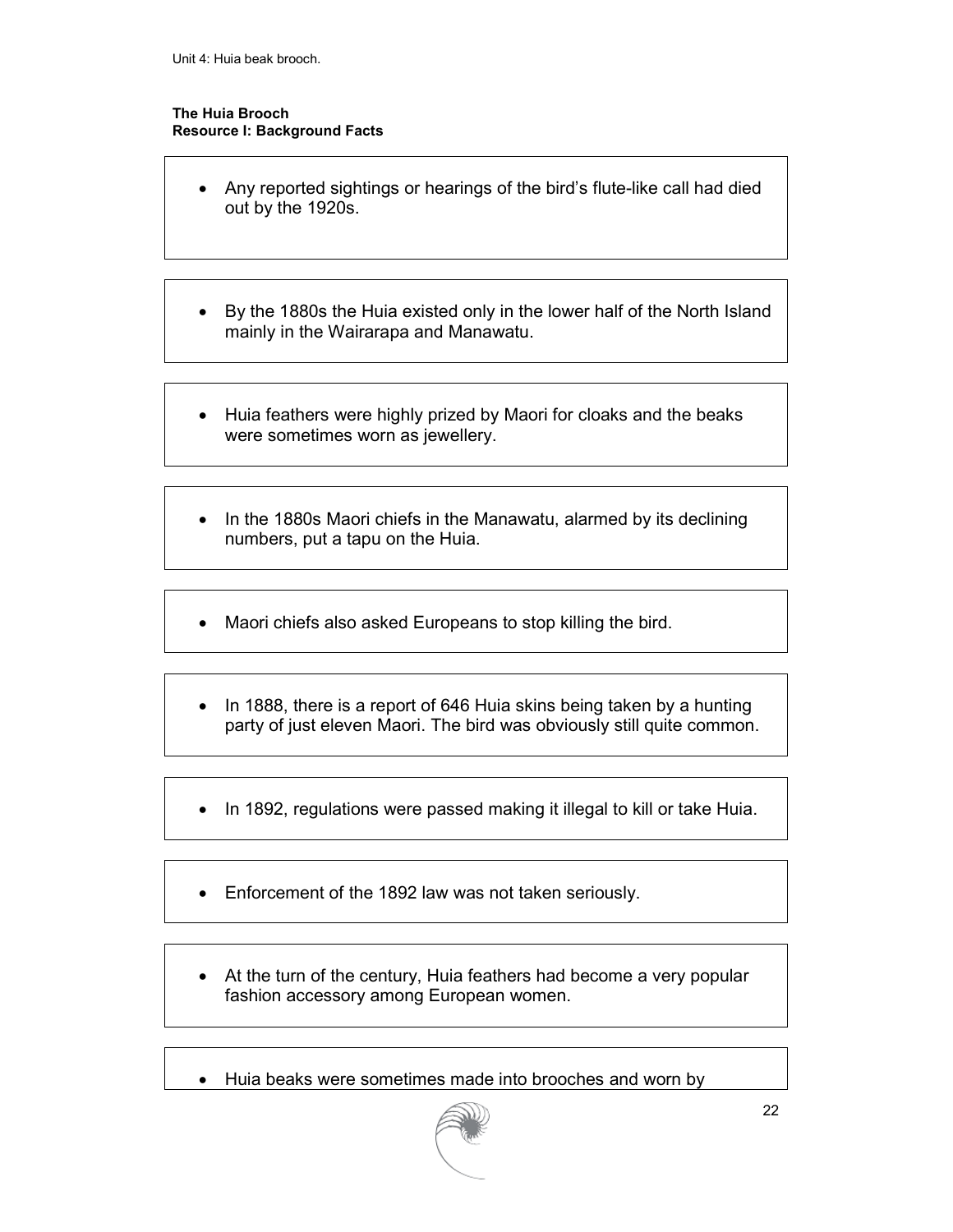#### European women.

- When the Duke of York (later to become King George V) visited Rotorua while on tour in New Zealand, he was given a huia feather by a Maori chief.
- For Maori, wearing a huia feather was a symbol of great mana. It showed the wearer was a leader.
- George V wore a huia feather in his hatband while touring New Zealand in 1902.
- In 1902, the demand for huia feathers was frenzied and they sometimes fetched £1 (one pound) each.
- A pound was a very large sum of money in 1900.
- The last reliable sighting of a huia was in 1907.
- The huia beak is an item considered tapu (sacred) by Māori.
- To wear a huia beak as ornamentation was a great honour and one bestowed only on rangatira (chiefs).
- Although huia were held sacred by Māori and only worn by rangatira, European women in the late 19th century wore the feathers and beaks as fashionable costume jewellery.

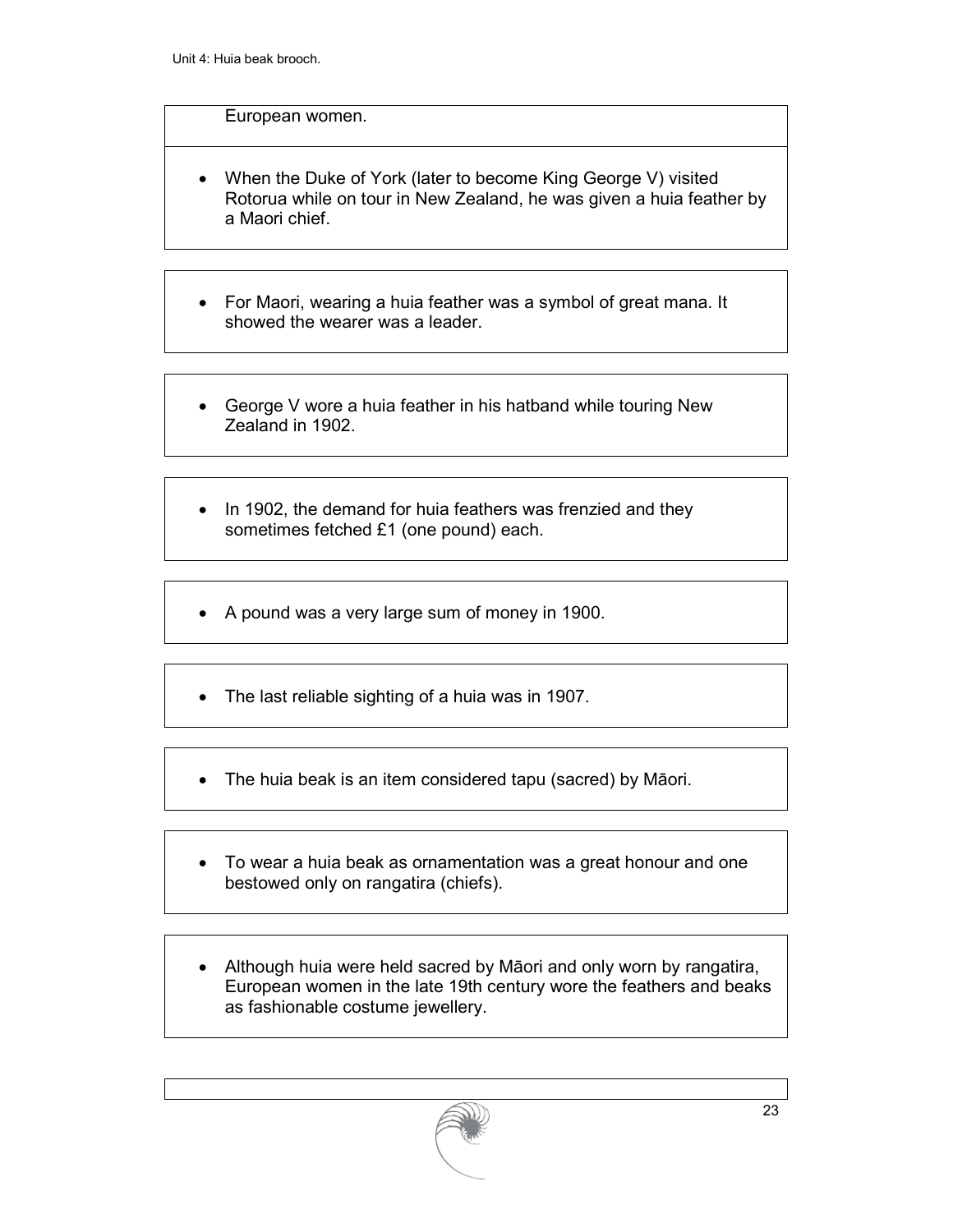- The Huia was extensively hunted even before the first Europeans set foot in New Zealand.
- The birds were already in decline when European settlers arrived.
- The Huia's distinctive, white-tipped black tail feathers were often worn by Maori chiefs as a sign of their status.
- Huia feathers were revered as taonga (treasures) by Maori.
- Of the list of New Zealand species known to have become extinct since the first human settlement in this country, more than half had vanished during the period before the Europeans arrived.
- 21 bird species survived 500 years of human and kiore predation in pre European times – but at least 30 did not.

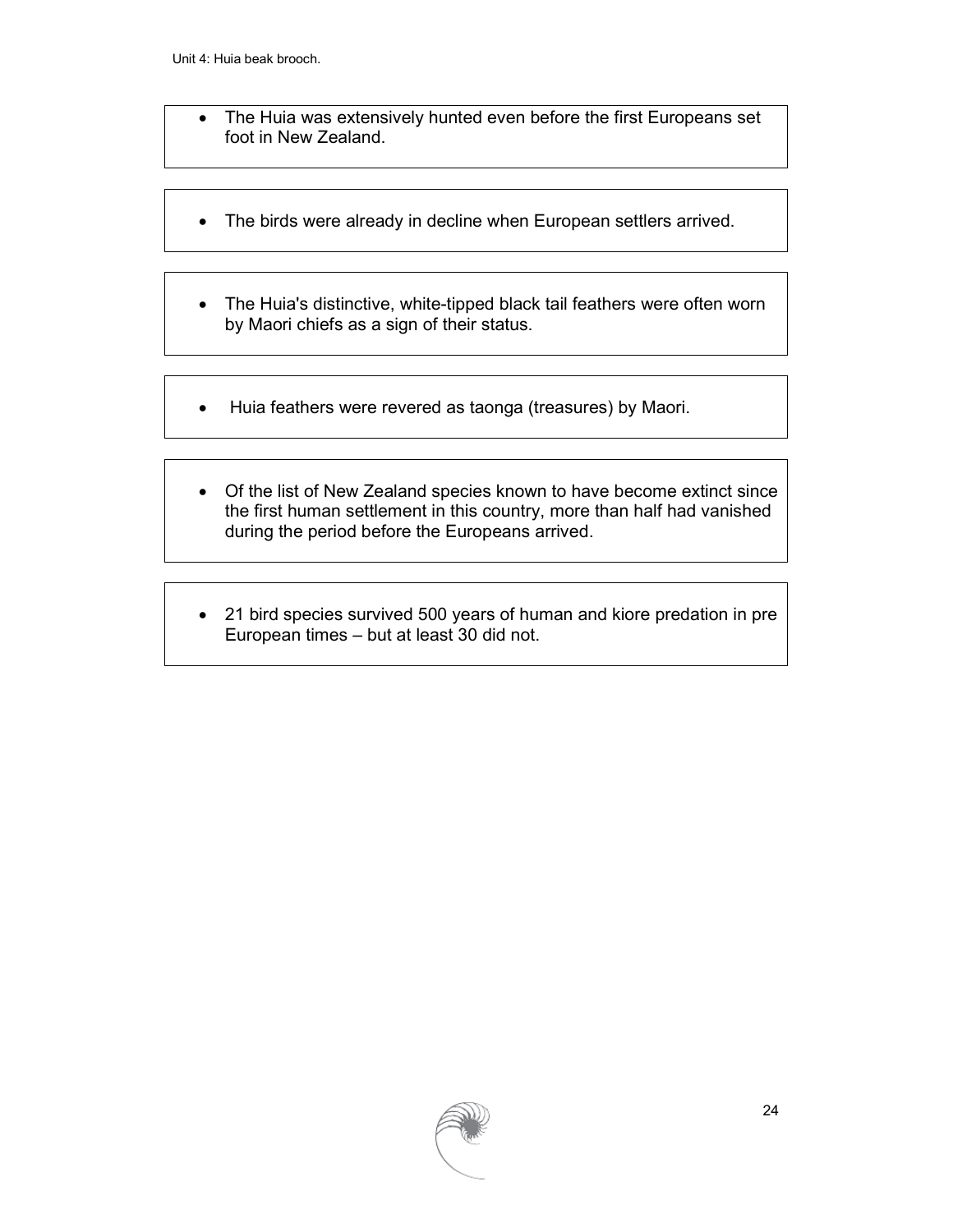#### **The Huia Brooch Resource J: Excerpt from "The Survivor" by David Hill (pp. 45-47)**

*Downstage* **L** *or* **R***, are three desks for the* **Newsreaders** *and their guests. Downstage on the other side are four chairs grouped in a loose semi-circle for*  **Mother, Father** *and* **Children***. The* **Newsreaders** *and the* **family** *face one another across the stage. Upstage centre are two desks or tables. As the upstage action changes from one place to another, large signs are placed against one of these desks to indicate what they represent.* 

*(At the start of the play,* **Mother, Father** *and* **Children** *are seated in their chairs. The two* **Newsreaders** *and the* **Research Specialist** *are sitting still at their desks. Each* **Newsreader** *has a folder closed in front of him/her. The desks upstage are empty. No sign is on them.)* 

- **Child 1:** Why do we have soya beans every night?
- **Child 2:** The family unit next door have meat substitute twice a week.
- **Mother:** The family unit next door are a Level Five Family.
- **Child 1:** So why aren't we a Level Five Family?
- **Child 2:** Yeah! Why not?
- **Father:** Your mother has a Level Four job. Other families would be pleased with that.
- **Child 2:** Other families don't have two children.
- **Child 1:** Yeah, how come there have to be two of us?
- **Mother:** We've told you lots of times. The State allowed us to have an extra child as a reward for your father's loyal work in Neighbourhood Spying.
- **Father:** I reported five neighbours to the Security Service for complaining about their living areas being reduced.
- **Mother:** And as a reward, we were allowed a second child.
- **Child 1:** That's a reward? Yuk!
- **Child 2:** I'd sooner have meat substitute than an extra child.
- **Child 1:** So would I, especially when the second child's like you.
- **Father:** Now stop that, or there'll be no visiscreen for you tonight.

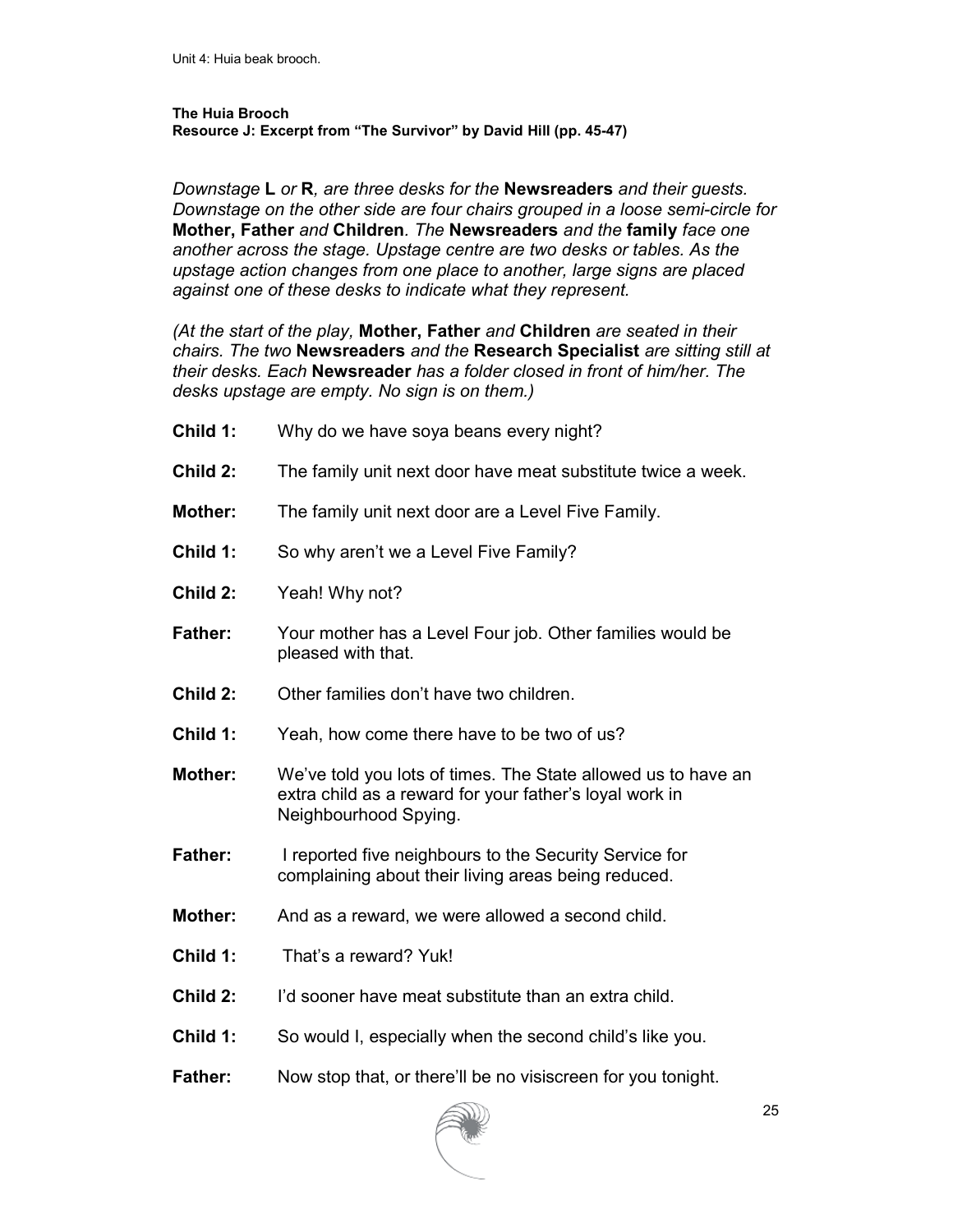- **Mother:** What's the time, anyway?<br>**Child 2:** 1830 hours.
- **Child 2:** 1830 hours.
- **Mother:** News time! Turn on the visiscreen now. I want to see if there's any more about the discovery.
- **Child 1:** Oh yeah.
- **Child 2:** Turn it on now.

*(***Father** *leans forward and turns an imaginary switch. The* **Newsreaders**  *immediately 'come alive' and open their folders***. Mother, Father** *and* **Children** *lean back in their chairs and watch.)* 

- **Newsreader 1:** The second road bridge across Cook Strait was opened today.
- **Newsreader 2:** Traffic on both Strait bridges was extremely heavy, and delays of up to three hours were reported.
- **Mother:** Imagine what the pollution's like in Cook Strait now.
- **Father:** I wonder if the oxygen factories are coping.
- **Newsreader 1:** Now fresh news of the astonishing discovery made yesterday in the southern sector.
- **Child 1:** Here it is!
- **Child 2:** Ssshh, fission-head!
- **Newsreader 2:** The area of the discovery has been sealed off, and citizens are not allowed to enter.
- **Newsreader 1:** Any attempt to do so will result in a fine of fifty food credits.
- **Child 1:** Fifty food credits!
- **Child 2:** That's a whole week's seaweed ration!
- **Newsreader 1:** We have with us this evening a Central Government Research Specialist who will explain some points about the discovery. Good evening, Citizen. Loyalty to the State.
- **Research Specialist:** Loyalty to the State.

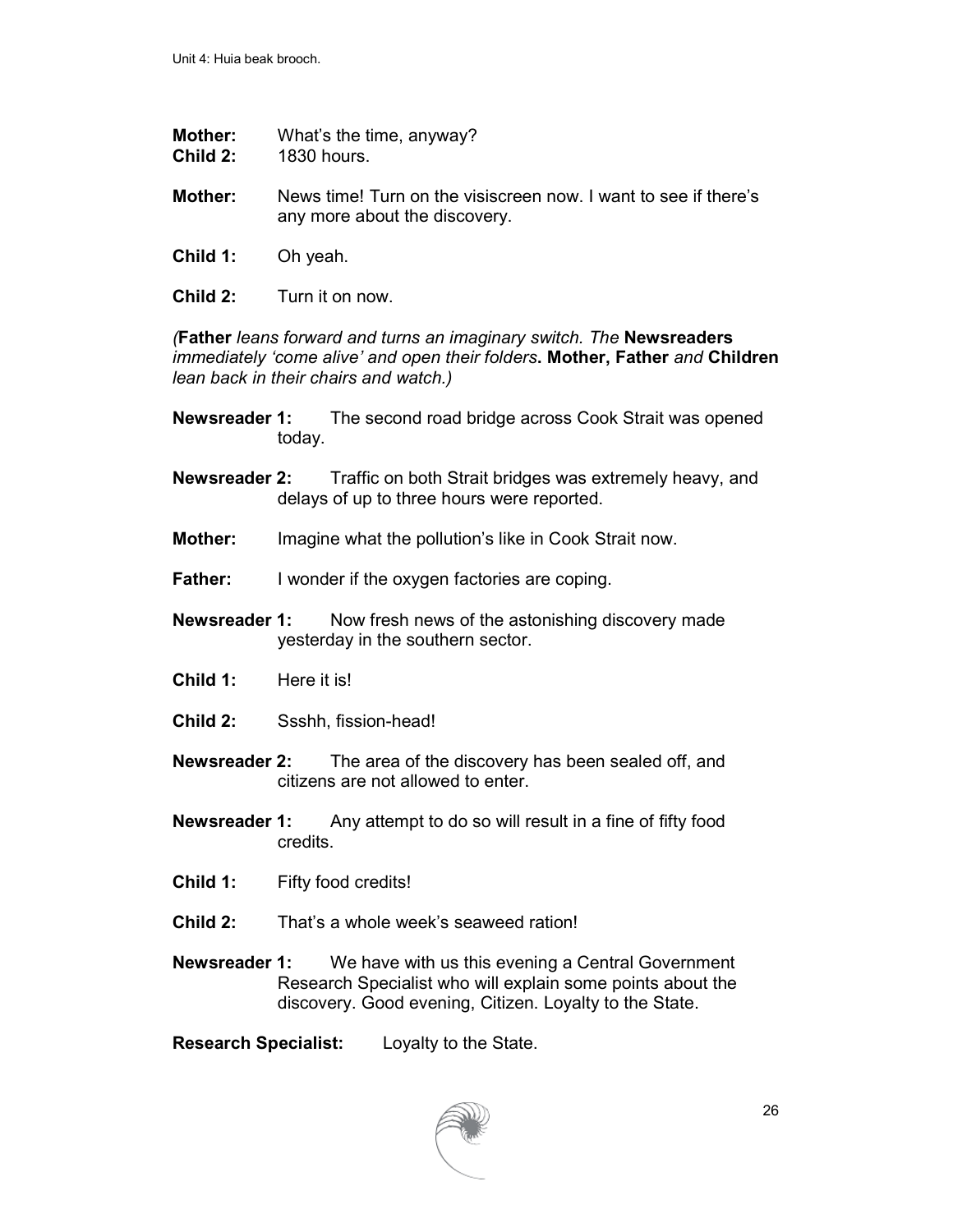- **Newsreader 2:** Citizen, I believe that yesterday's discovery is the first such event for a long time.
- **Research Specialist:** That is correct. All other specimens were thought to have vanished in the Great Technical Leap Forward, 50 years ago.
- **Newsreader 1:** Is this new specimen dangerous in any way?
- **Research Specialist:** No. Central Government wish to make that very clear. Primitive people even thought that these objects were useful.
- **Mother:** Useful!
- **Father:** Strange ideas people used to have.
- **Newsreader 2:** I understand that primitive people even wrote books about these objects.
- **Research Specialist:** That is correct.
- **Child 1:** What are books?
- **Mother:** Things people had before visiscreens.
- **Newsreader 1:** Citizens may be aware that books became rare when paper rationing was introduced many years ago.
- **Child 1:** Paper? What's paper?
- **Child 2:** Paper was before visiscreens too, alien-brain! Don't you know anything?
- **Mother:** Ssshhh, you two!
- **Newsreader 2:** Have you any idea if citizens will be allowed to visit the discovery?
- **Research Specialist:** Central Government hopes to allow citizens from Level Four and above to visit as soon as safety measures have been taken.
- **Newsreader 1:** Thank you, Citizen. Loyalty to the State.
- (**Mother** *leans forward and turns switch off*. **Newsreaders** *close folders and sit still.* **Research Specialist** *stands and exits.)*

**Child 1**: Can we go and see the discovery?

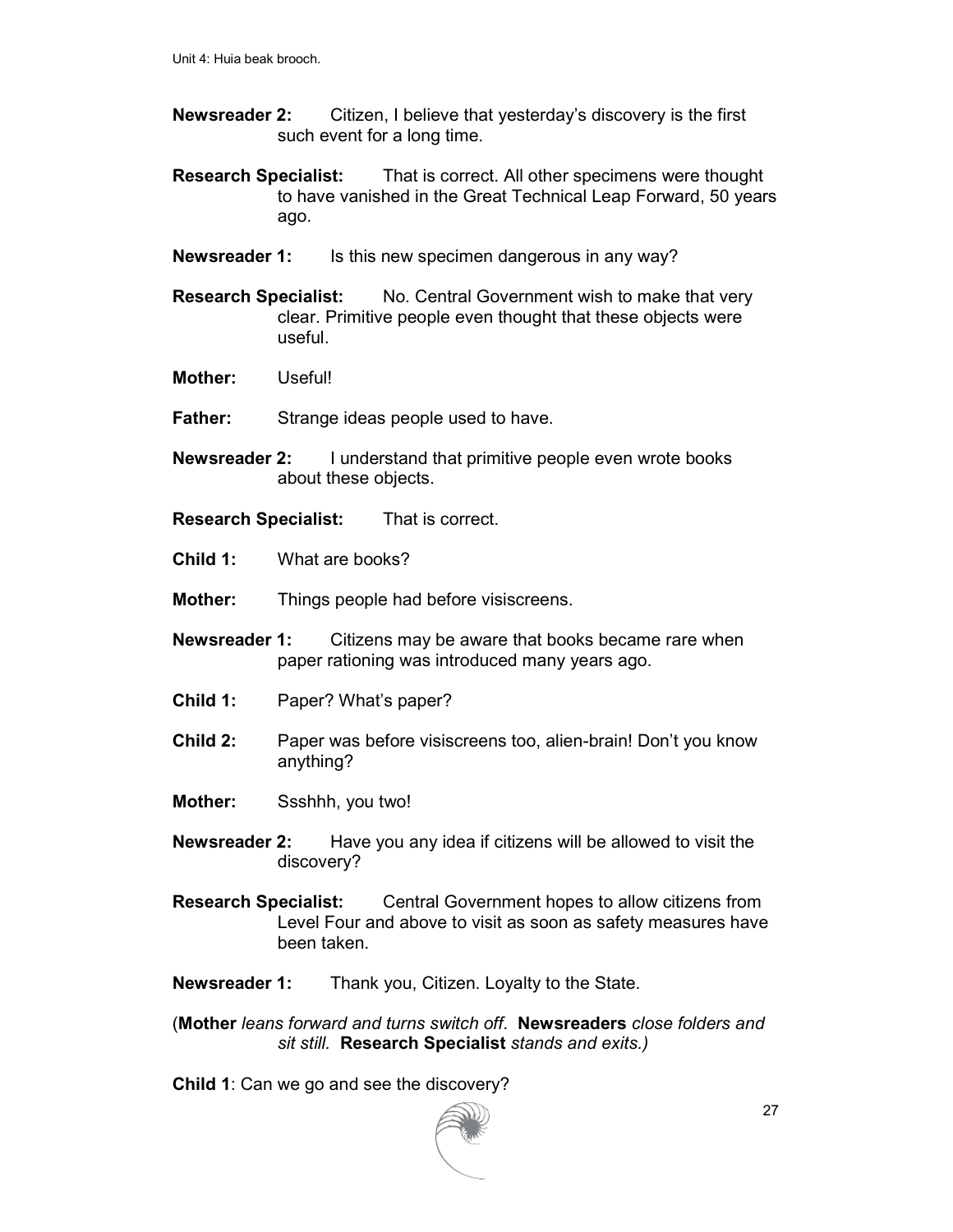#### **Child 2**: Yeah, can we go? Huh?

**Mother**: I don't know. It will be such a problem getting time off from work. **Father:** And we'll have to get a movement permit.

- **Child 1**: I bet everyone else is going.
- **Father:** you heard what it said on the visiscreen. Only Level four and above are going to be allowed to visit
- **Child 2**: Yeah, but we're Level Four
- **Mother**: Well, I'll see the government work Officers tomorrow and ask them. But don't set you heart on it. Central government doesn't like changing its work units.

Extract from *Survivor* by David Hill (originally published in *Get In The Act* by Heinemann, 1985 – now Out of Print). Full script and performance rights available from Playmarket, www.playmarket.org.nz

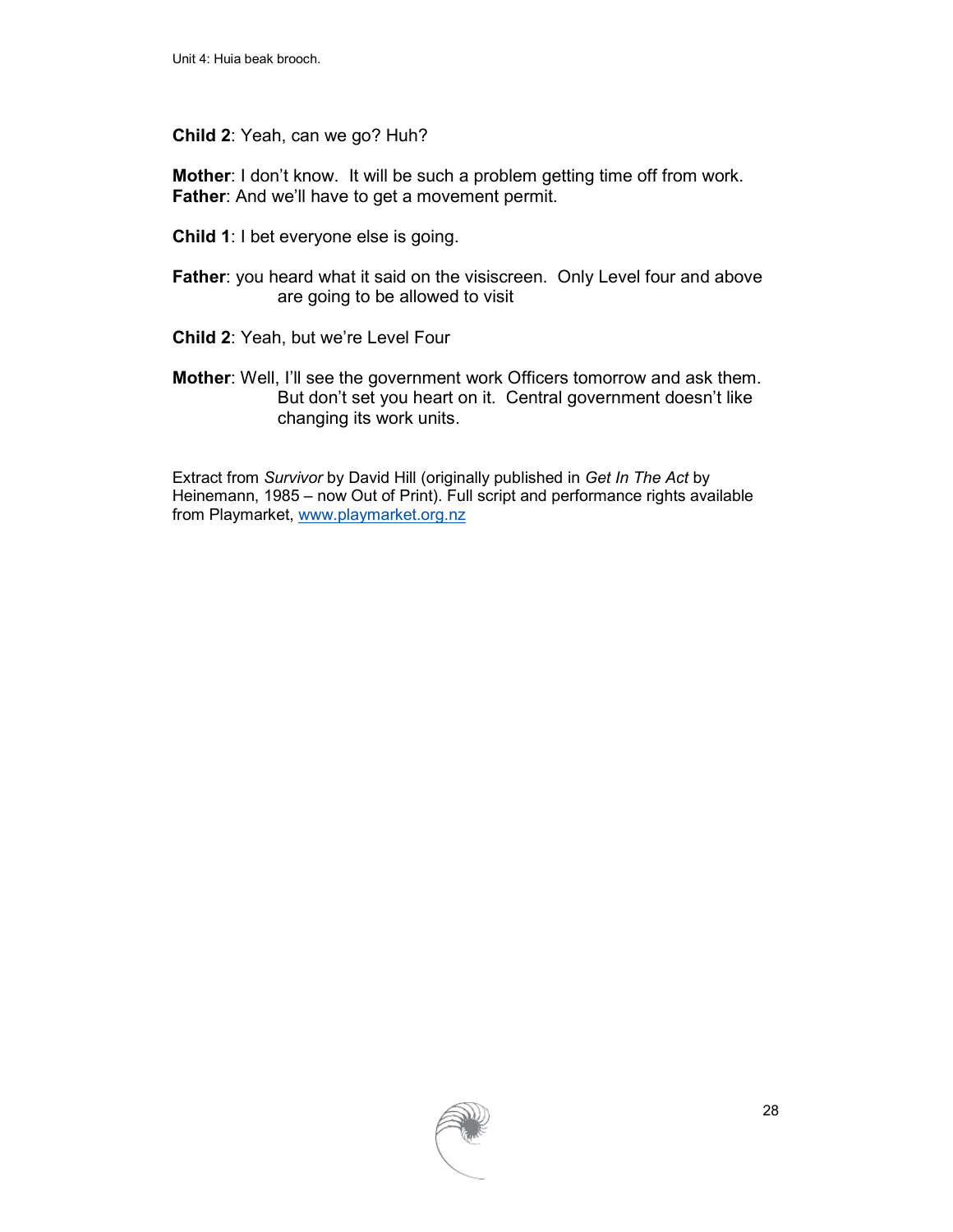#### **Appendix 1: Assessment**

**Assessment:** Although all of the Learning Outcomes have been included in this assessment sheet, it is not necessary to assess them all. Use those most relevant to your students.

| 'Huia beak brooch'                                                                                           |                                  |                   |                 |              |                   |
|--------------------------------------------------------------------------------------------------------------|----------------------------------|-------------------|-----------------|--------------|-------------------|
| Name:<br>Date:                                                                                               |                                  |                   |                 |              |                   |
| <b>Learning Outcome</b>                                                                                      | <b>Working</b><br><b>Towards</b> | <b>Developing</b> | <b>Achieved</b> | <b>Merit</b> | <b>Excellence</b> |
| Use techniques to<br>explore how<br>conventions can<br>develop the elements of<br>drama.                     |                                  |                   |                 |              |                   |
| Devise and perform<br>$\bullet$<br>drama within specific<br>limitations, using<br>prescribed conventions.    |                                  |                   |                 |              |                   |
| Maintain a role and<br>$\bullet$<br>write a summary of the<br>in-role discussion.                            |                                  |                   |                 |              |                   |
| Provide relevant<br>$\bullet$<br>feedback to other<br>students' work.                                        |                                  |                   |                 |              |                   |
| Identify ways in which<br>$\bullet$<br>techniques and<br>conventions create<br>meaning.                      |                                  |                   |                 |              |                   |
| Participate<br>$\bullet$<br>appropriately in the<br>planning and<br>development process of<br>a group drama. |                                  |                   |                 |              |                   |
| <b>Comment:</b>                                                                                              |                                  |                   |                 |              |                   |

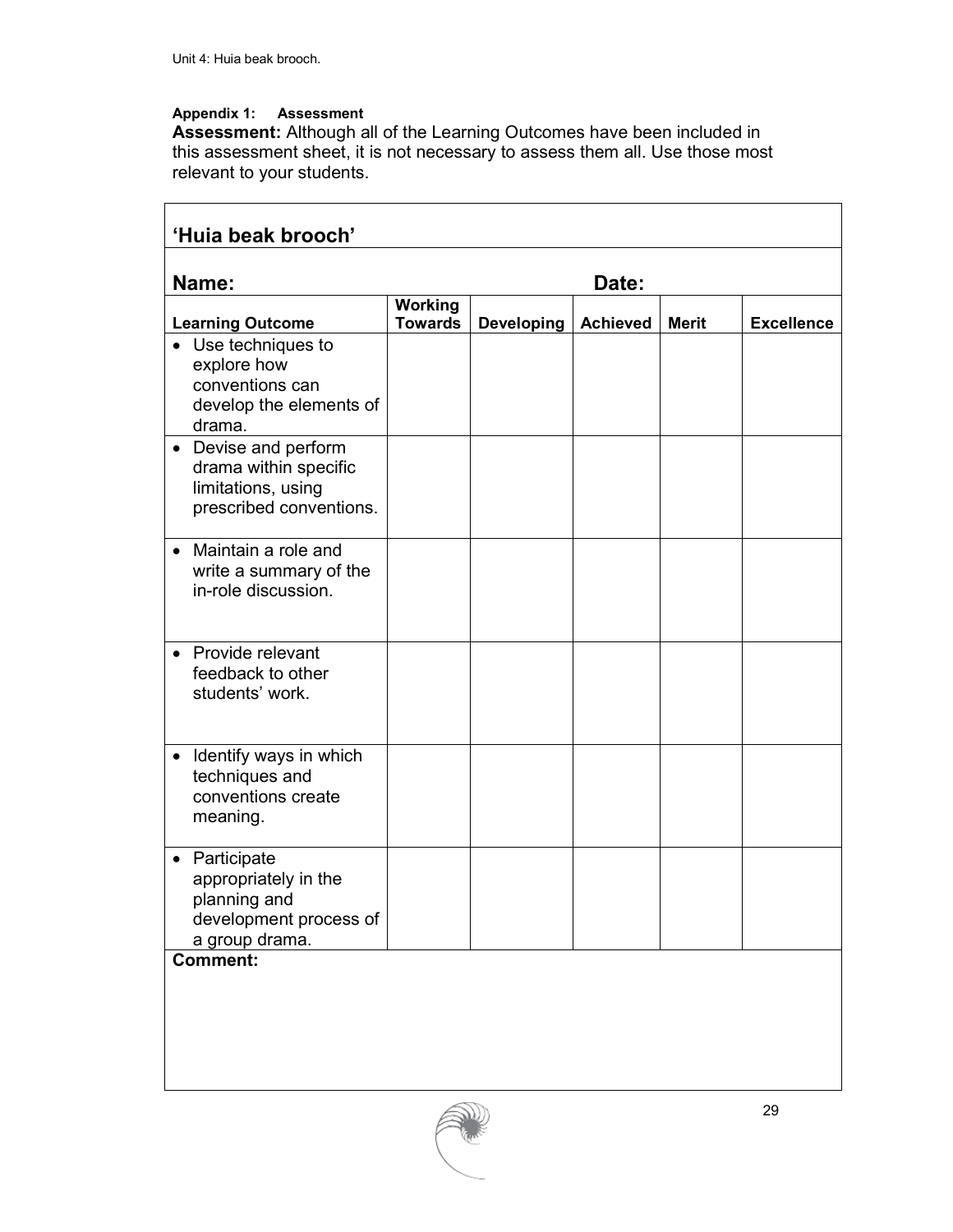| <b>KEY COMPETENCIES:</b>                                                                   | <b>Managing self</b> |      |            |
|--------------------------------------------------------------------------------------------|----------------------|------|------------|
| <b>Self Evaluation</b><br>Name:                                                            |                      |      | Date:      |
|                                                                                            |                      |      |            |
|                                                                                            |                      |      |            |
|                                                                                            |                      |      |            |
|                                                                                            |                      |      |            |
| One thing I need to focus on in order to improve my own performance in the class is        |                      |      |            |
|                                                                                            |                      |      |            |
| How I rate my performance in this exercise.                                                |                      |      |            |
| Description                                                                                | Excellent            | Good | Developing |
| I gave my full attention to what the<br>class/group was doing.                             |                      |      |            |
|                                                                                            |                      |      |            |
| I was prepared for the work we were doing.<br>I politely refused to be distracted from the |                      |      |            |
| work by anyone.                                                                            |                      |      |            |

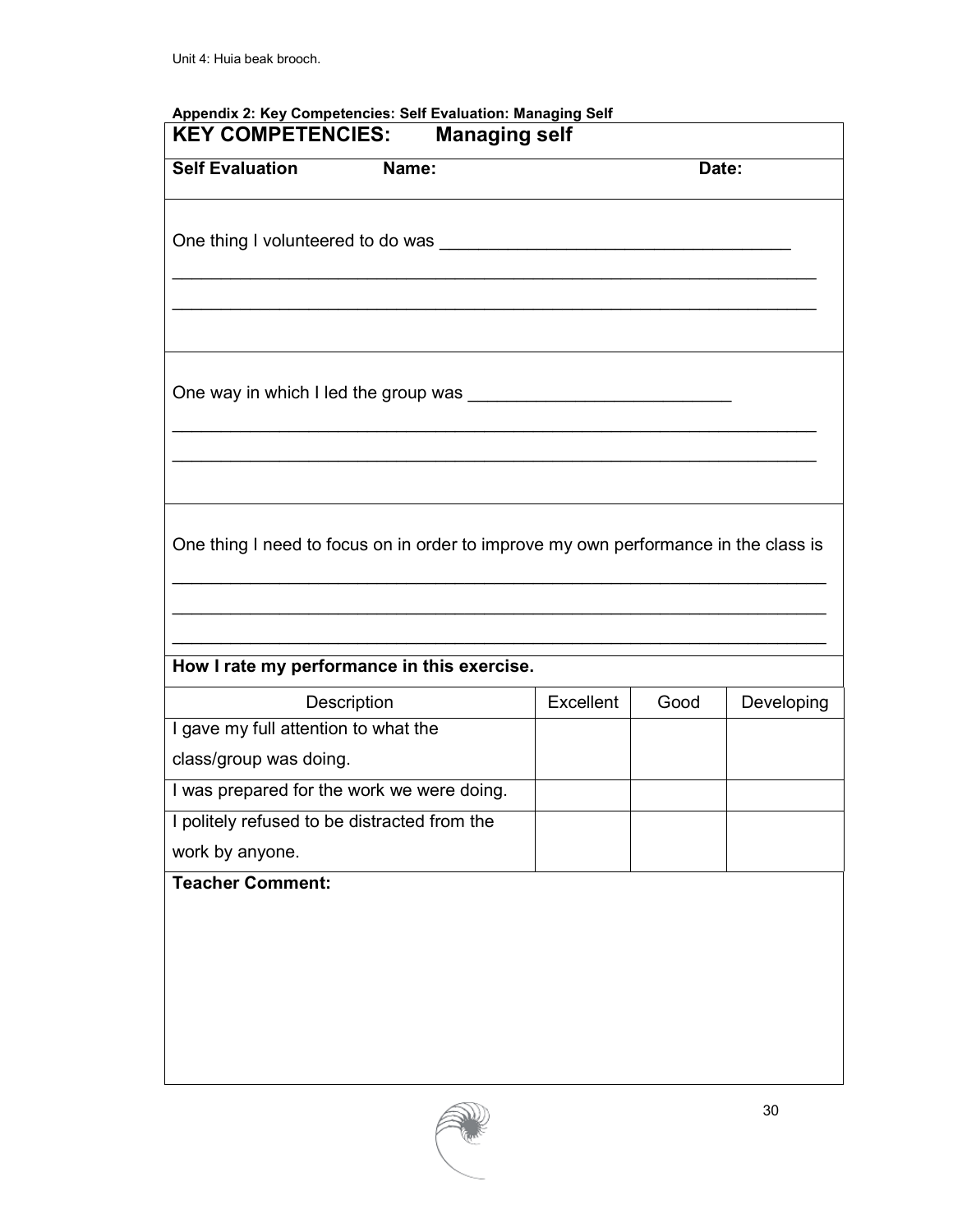| <b>Self Evaluation</b><br>Name:<br>Date:<br>One thing I need to focus on in order to improve my relationships with classmates is |            |
|----------------------------------------------------------------------------------------------------------------------------------|------------|
|                                                                                                                                  |            |
|                                                                                                                                  |            |
|                                                                                                                                  |            |
|                                                                                                                                  |            |
|                                                                                                                                  |            |
|                                                                                                                                  |            |
| How I rate my performance in this exercise.                                                                                      |            |
| <b>Excellent</b><br>Description<br>Good                                                                                          | Developing |
| I listened carefully to the ideas of others.                                                                                     |            |
| I made suggestions when it was appropriate.                                                                                      |            |
| I was respectful when I disagreed with                                                                                           |            |
| others.                                                                                                                          |            |
|                                                                                                                                  |            |

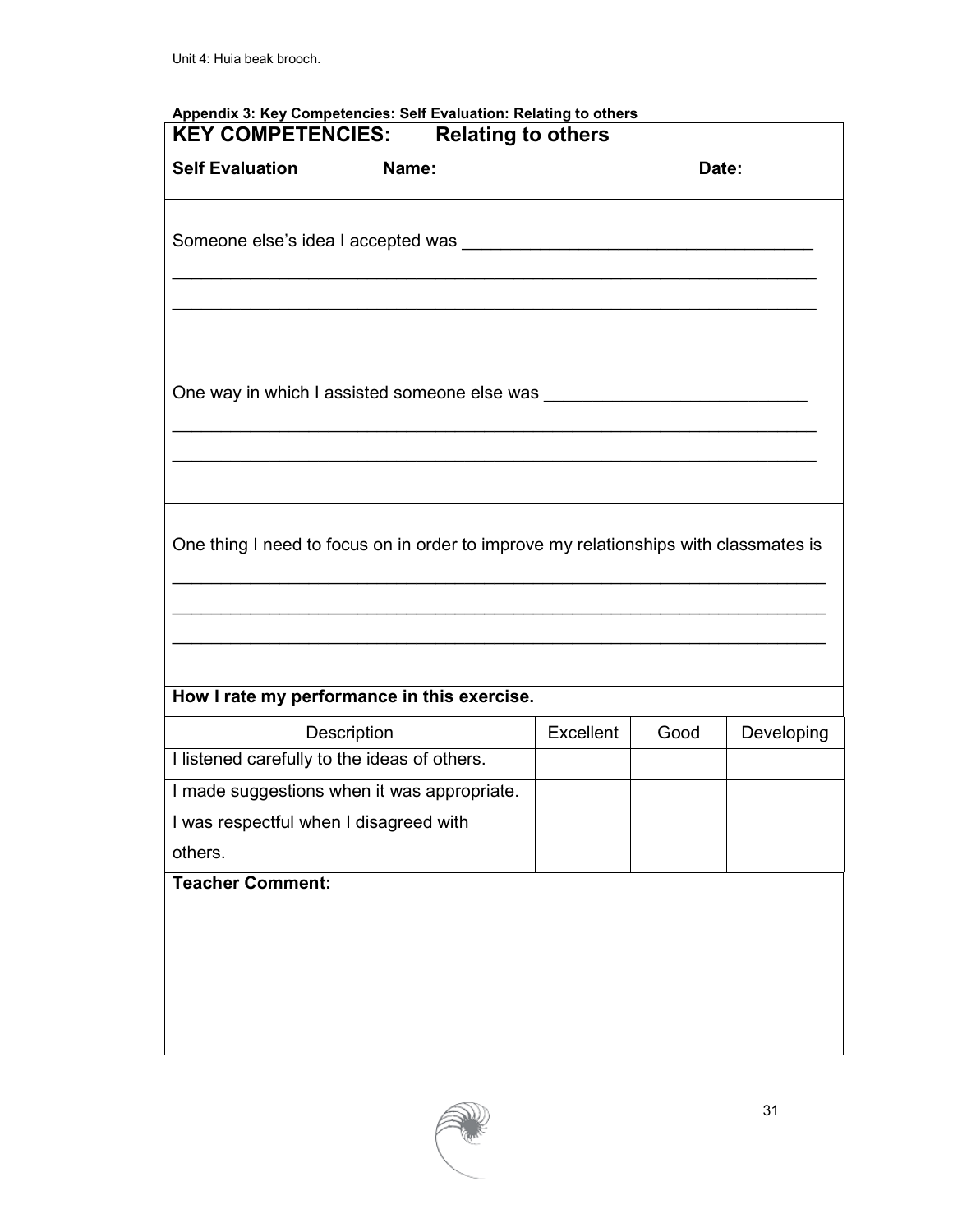| <b>KEY COMPETENCIES:</b>                                                          |             | <b>Participating and Contributing</b> |       |            |
|-----------------------------------------------------------------------------------|-------------|---------------------------------------|-------|------------|
| <b>Self Evaluation Mame:</b>                                                      |             |                                       | Date: |            |
| One positive contribution I made to the work was                                  |             |                                       |       |            |
|                                                                                   |             |                                       |       |            |
| One way in which I helped the group's work was _________________________________  |             |                                       |       |            |
|                                                                                   |             |                                       |       |            |
|                                                                                   |             |                                       |       |            |
| What I need to focus on in order to improve my participation as a group member is |             |                                       |       |            |
| How I rate my performance in this exercise.                                       |             |                                       |       |            |
|                                                                                   | Description | Excellent                             | Good  | Developing |
| I listened to the ideas of others.                                                |             |                                       |       |            |
| I accepted the ideas of others.                                                   |             |                                       |       |            |
| I contributed ideas to the task.                                                  |             |                                       |       |            |
| <b>Teacher Comment:</b>                                                           |             |                                       |       |            |
|                                                                                   |             |                                       |       |            |
|                                                                                   |             |                                       |       |            |

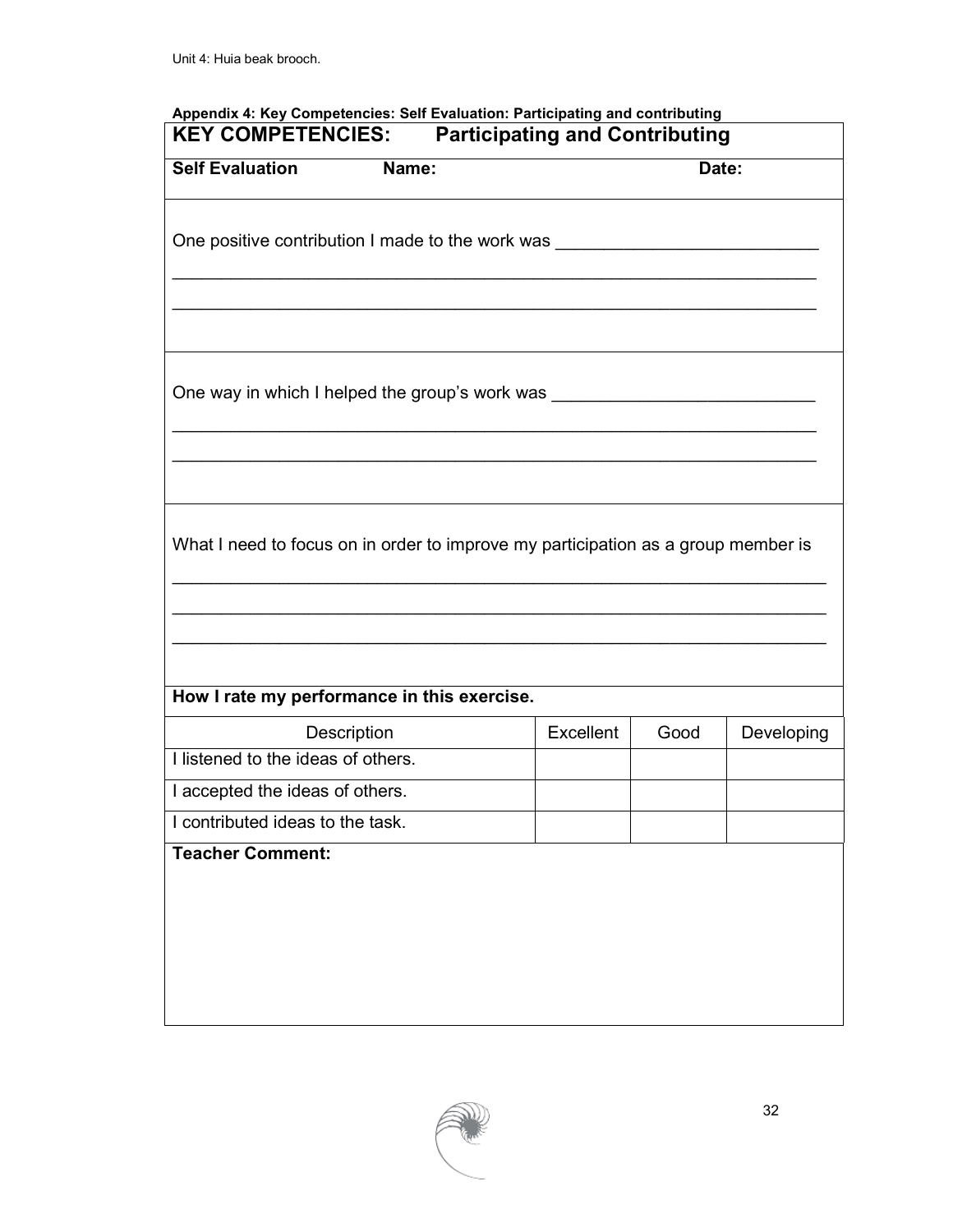### **Appendix 5: Key Competencies: Peer/Group Evaluation: Managing Self**

| <b>KEY COMPETENCIES:</b>                      | <b>Managing self</b> |                                  |       |            |
|-----------------------------------------------|----------------------|----------------------------------|-------|------------|
| <b>Peer/Group Evaluation</b>                  | Name:                |                                  | Date: |            |
| How I rate                                    |                      | 's performance in this exercise. |       |            |
| Description                                   |                      | <b>Excellent</b>                 | Good  | Developing |
| He/She gave full attention to what the        |                      |                                  |       |            |
| class/group was doing.                        |                      |                                  |       |            |
| He/She was prepared for the work we were      |                      |                                  |       |            |
| doing.                                        |                      |                                  |       |            |
| He/She politely refused to be distracted from |                      |                                  |       |            |
| the work by anyone.                           |                      |                                  |       |            |
| <b>How I rate</b>                             |                      | 's performance in this exercise. |       |            |
| Description                                   |                      | Excellent                        | Good  | Developing |
| He/She gave full attention to what the        |                      |                                  |       |            |
| class/group was doing.                        |                      |                                  |       |            |
| He/She was prepared for the work we were      |                      |                                  |       |            |
| doing.                                        |                      |                                  |       |            |
| He/She politely refused to be distracted from |                      |                                  |       |            |
| the work by anyone.                           |                      |                                  |       |            |
| <b>How I rate</b>                             |                      | 's performance in this exercise. |       |            |
| Description                                   |                      | <b>Excellent</b>                 | Good  | Developing |
| He/She gave full attention to what the        |                      |                                  |       |            |
| class/group was doing.                        |                      |                                  |       |            |
| He/She was prepared for the work we were      |                      |                                  |       |            |
| doing.                                        |                      |                                  |       |            |
| He/She politely refused to be distracted from |                      |                                  |       |            |
| the work by anyone.                           |                      |                                  |       |            |
| <b>Teacher Comment:</b>                       |                      |                                  |       |            |
|                                               |                      |                                  |       |            |
|                                               |                      |                                  |       |            |
|                                               |                      |                                  |       |            |
|                                               |                      |                                  |       |            |

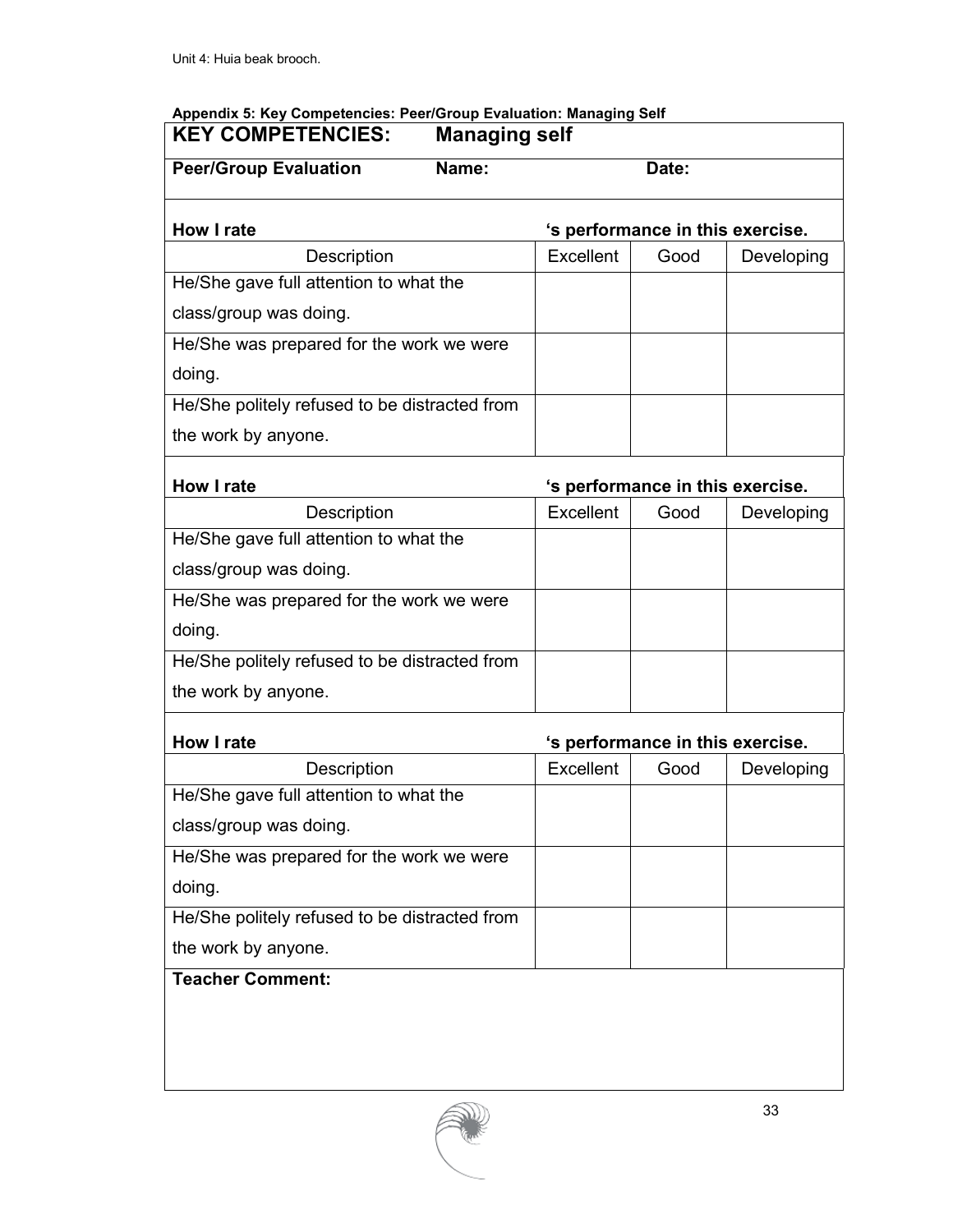# **Appendix 6: Key Competencies: Peer/Group Evaluation: Relating to others**

| <b>KEY COMPETENCIES:</b><br><b>Relating to others</b> |       |           |       |                                  |
|-------------------------------------------------------|-------|-----------|-------|----------------------------------|
| <b>Peer/Group Evaluation</b>                          | Name: |           | Date: |                                  |
| <b>How I rate</b>                                     |       |           |       | 's performance in this exercise. |
| Description                                           |       | Excellent | Good  | Developing                       |
| He/She listened carefully to the ideas of             |       |           |       |                                  |
| others.                                               |       |           |       |                                  |
| He/She made suggestions when it was                   |       |           |       |                                  |
| appropriate.                                          |       |           |       |                                  |
| He/She was respectful when disagreeing with           |       |           |       |                                  |
| others.                                               |       |           |       |                                  |
| <b>How I rate</b>                                     |       |           |       | 's performance in this exercise. |
| Description                                           |       | Excellent | Good  | Developing                       |
| He/She listened carefully to the ideas of             |       |           |       |                                  |
| others.                                               |       |           |       |                                  |
| He/She made suggestions when it was                   |       |           |       |                                  |
| appropriate.                                          |       |           |       |                                  |
| He/She was respectful when disagreeing with           |       |           |       |                                  |
| others.                                               |       |           |       |                                  |
| How I rate                                            |       |           |       | 's performance in this exercise. |
| Description                                           |       | Excellent | Good  | Developing                       |
| He/She listened carefully to the ideas of             |       |           |       |                                  |
| others.                                               |       |           |       |                                  |
| He/She made suggestions when it was                   |       |           |       |                                  |
| appropriate.                                          |       |           |       |                                  |
| He/She was respectful when disagreeing with           |       |           |       |                                  |
| others.                                               |       |           |       |                                  |
| <b>Teacher Comment:</b>                               |       |           |       |                                  |
|                                                       |       |           |       |                                  |
|                                                       |       |           |       |                                  |
|                                                       |       |           |       |                                  |
|                                                       |       |           |       |                                  |